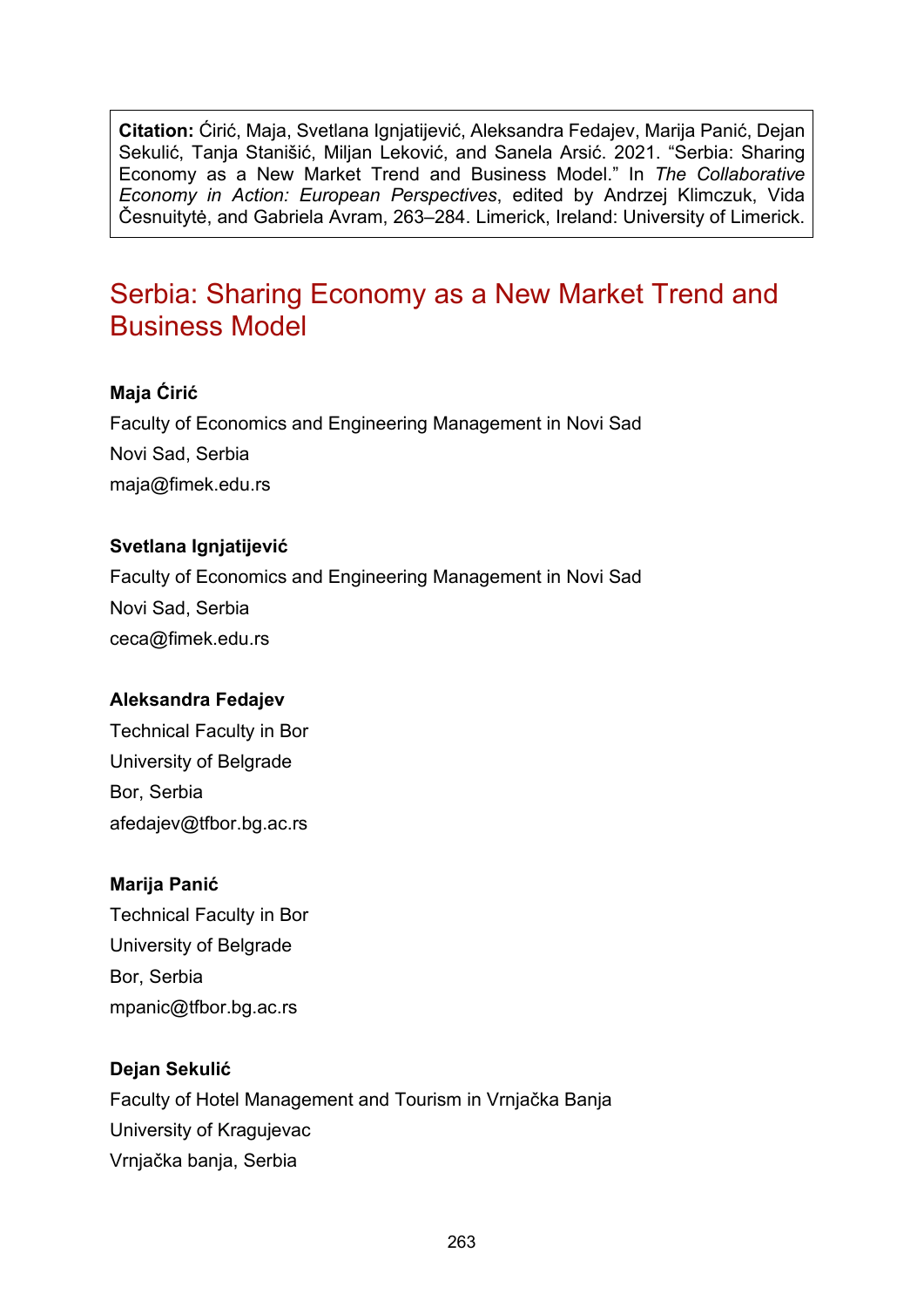[dejan.sekulic@kg.ac.rs](mailto:dejan.sekulic@kg.ac.rs)

### **Tanja Stanišić**

Faculty of Hotel Management and Tourism in Vrnjačka Banja University of Kragujevac Vrnjačka banja, Serbia [tanja.stanisic@gmail.com](mailto:tanja.stanisic@gmail.com)

### **Miljan Leković**

Faculty of Hotel Management and Tourism in Vrnjačka Banja University of Kragujevac Vrnjačka banja, Serbia [m.lekovic@kg.ac.rs](mailto:m.lekovic@kg.ac.rs)

### **Sanela Arsić**

Technical Faculty in Bor University of Belgrade Bor, Serbia [saarsic@tfbor.bg.ac.rs](mailto:saarsic@tfbor.bg.ac.rs)

# **Abstract**

In the developed countries, the importance and development of sharing economy as a new economic model have been increasingly discussed in recent decades. In Serbia, sharing economy has not yet been sufficiently explored in official reports and academic literature. On the other hand, in practice, there are several collaborative platforms used by consumers. Therefore, the purpose of this study is to point out the specifics of the sharing economy in Serbia. At the outset, after a brief introduction, the concept of a sharing economy is defined. Consumers' attitudes about knowledge of the sharing economy, the expectations, and motives that drive them to market engagement are examined and presented. Examples of good practices in the field of sharing economy in Serbia are given. The factors that stimulate or restrict the development of the sharing economy are highlighted, and the legislative framework that directly and indirectly regulates this area is presented. The conclusion about the level of the development of sharing economy in Serbia is derived, and recommendation for future research is given.

**Keywords:** Sharing Economy, New Business Model, Motives and Barriers, Consumers Perspective, Serbia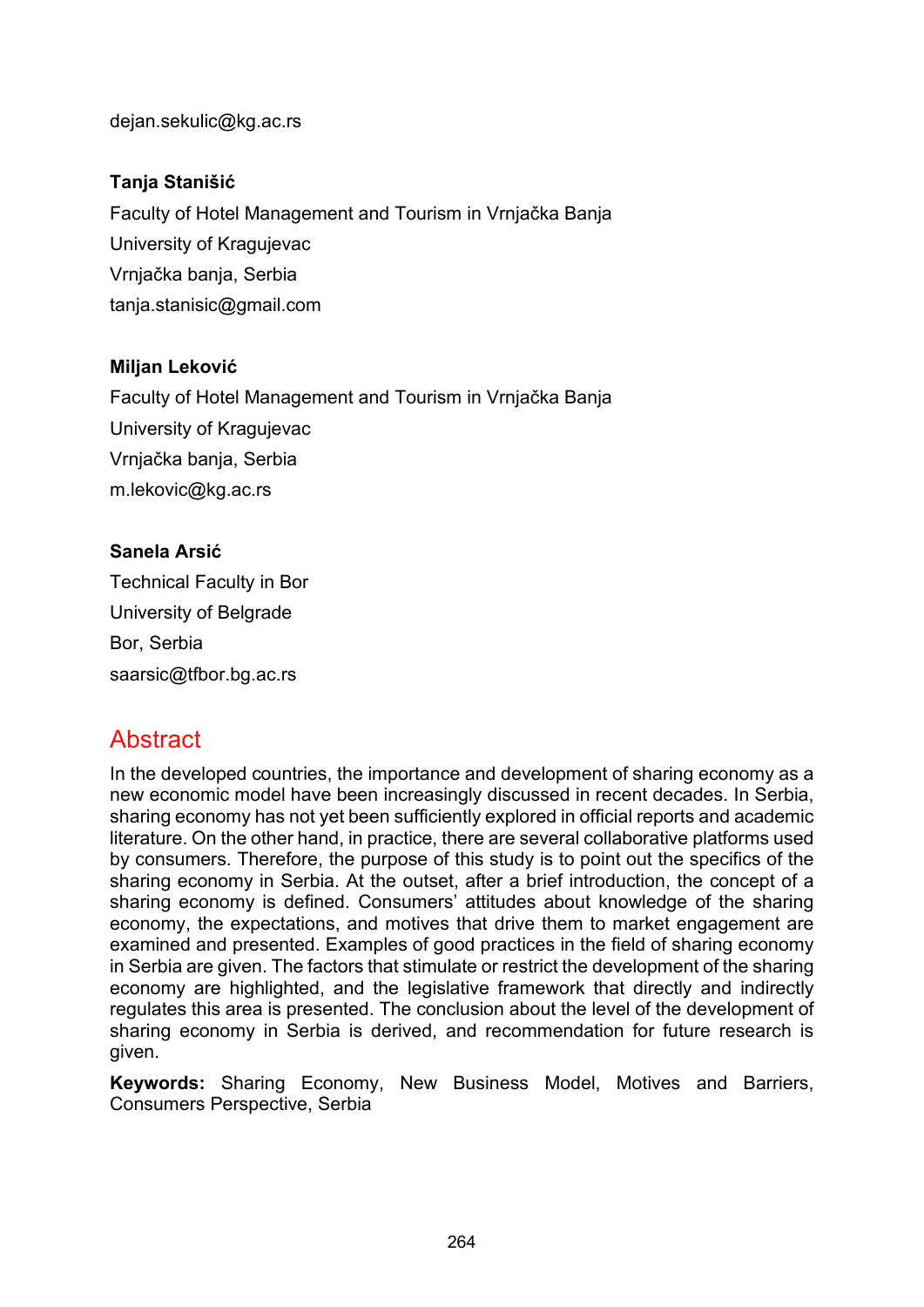## Introduction

In the past few years, the economic crisis has been reducing trust in corporate business, and on the other hand, increasing unemployment and falling solvency demand have encouraged people to look for new ways to earn income and/or savings, making the sharing economy more meaningful. These problems present challenges for utilising the available capacities, information, technology, social networks, all with the aim of making more efficient use of the excess capacity of certain products and services.

Serbia has the potential to develop a sharing economy, new knowledge and experiences are being adopted relatively quickly, and the development of this market segment would contribute to an improved overall supply of goods and services.

This study looks at the specifics of the sharing economy in Serbia. At the outset, after a brief introduction, the concept of a sharing economy is defined. Consumers' attitudes about knowledge of the sharing economy, the expectations, and motives that drive them to market engagement are examined and presented. Following this segment, the most significant examples and illustrated companies according to Timbro (Timbro is the leading free-market think tank in the Nordic countries) methodology which has market potential are presented. The factors that stimulate or restrict the development of the sharing economy are highlighted and the legislative framework that directly and indirectly regulates this area is presented separately. So far, the problems of the sharing economy in Serbia have not been sufficiently explored, whether speaking in a micro or macro context, and so many questions need to be answered and guidelines for further development defined. Finally, the research results are the starting point for the further development of this market segment and the formation of a sharing economy development strategy.

## **Definition**

Sharing economy is a term that is defined in diverse ways in literature and practice. Depending on the definition of the sharing economy itself, different data on the size of the sharing economy market are present (Brozović et al. 2018). The sharing economy in the Internet era involves a new economic model of sharing resources (products, services, and human labour) using new technologies to deliver new services, produce, distribute, and share. With the support of innovative technologies, this market trend facilitates the use of information that allows the use of the excess capacity of certain products (housing, car, etc.) or services (excess time that can be devoted to different jobs) (5). Manufacturing in a sharing economy is based on the principle of collaboration. Distribution is horizontal; the consumer, through the Internet platforms or mobile application, contacts the individual, offering what is required. There are few or no mediators; contacting is mostly online. The exchange is based on trust between service users. Consumption is viral, the exchange is a value in itself, and affordability is gaining momentum over possession. The exchange fee may be tangible or intangible. It is characterised by decentralisation, which is enabled by new ways of doing business and communication, followed by a greater and more balanced representation of producers and consumers (6). The sharing economy is an ecosystem consisting of people, production, values, and systems of exchange, distribution, planet, power, common law, communication, culture, and the future. People represent the essence of a sharing economy. These are individuals, companies, and associations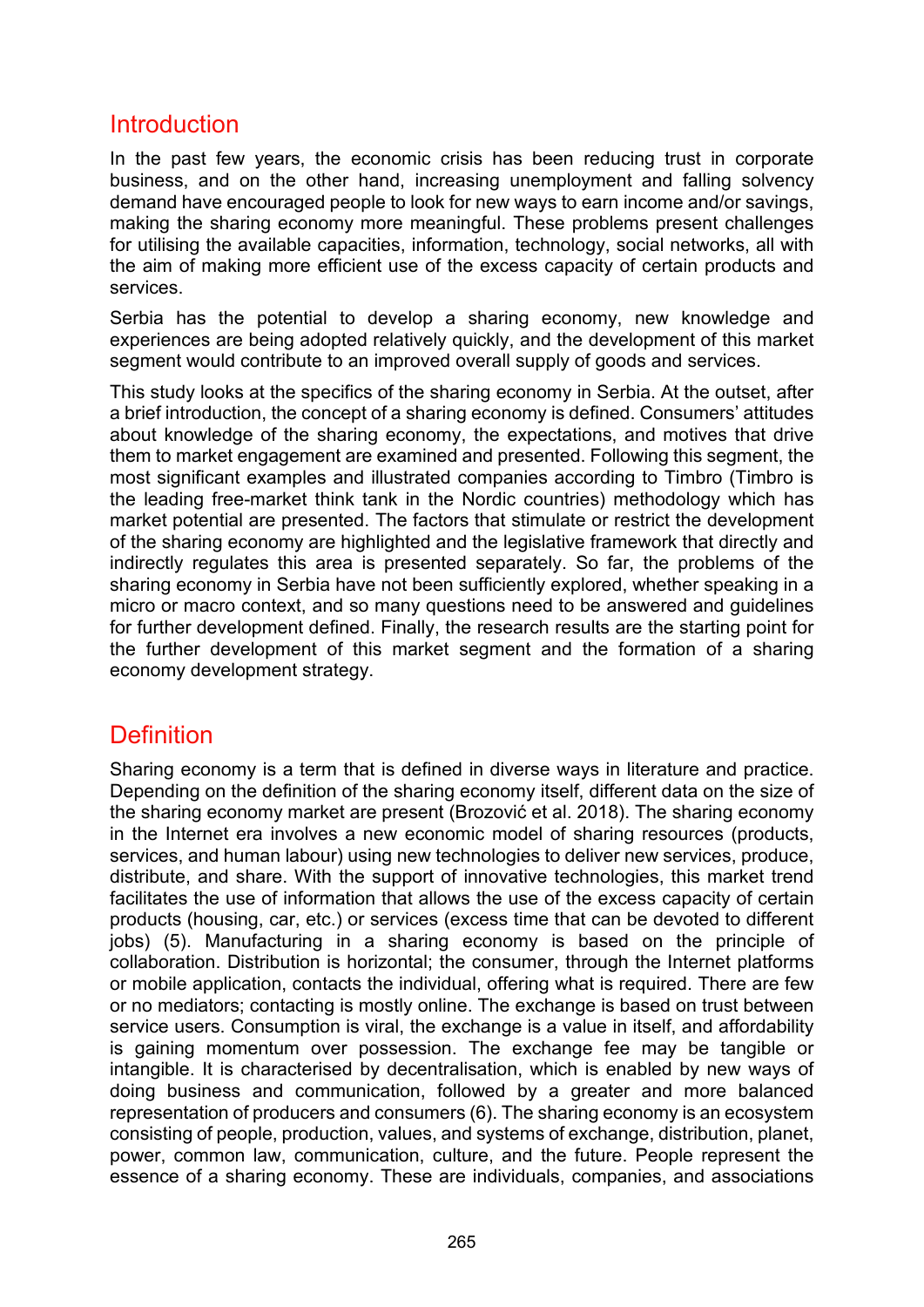that have an established sharing system that contributes but also benefits from sharing. Floor production is implied by people, organizations, and communities who are producers of certain products or services that can be disseminated through technology worldwide. The value and the exchange system are not exclusively reflected in financial profit, but there are various forms of exchange, incentives, and value creation in it. In a sharing economy, funds are never used once but over and over again distributed to various parties. Taking care of the planet is another aspect of the sharing economy, so it tries to influence individuals as well as communities to reduce harmful things for the planet. Power may be reflected in the ability of some organizations or associations to assist individuals or support an initiative, while the common law refers to the existence of trust and respect for agreements and regulations (7). The emergence of a sharing economy was crucial to the development of modern information and communication technologies and the ability to pay online. However, social networks have influenced growth by increasing the culture of sharing and connecting people. These links are based on the trust and recommendations obtained through social networks, as well as a clear identity-check of the service providers and users (Živanović et al. 2018).

# Key Questions

As there is no research in the academic literature and official reports in Serbia about the familiarity of users with the notion of sharing economy, their participation, and attitudes, a pilot project on a smaller sample of respondents was done. Based on the available literature, a questionnaire with key questions that wanted to be explored was created. The survey was conducted on a sample of 500 respondents aged 20 to 35 years in the territory of Belgrade and Novi Sad (the largest cities in Serbia). This age category of respondents was chosen because, according to the consumer surveys in Serbia, it is precisely this age category of respondents that have shown the greatest tendency to buy online. The goal is to determine the extent to which a consumer group that is inclined to buy online is familiar with the sharing economy because they represent a potential market for the development of a sharing economy in Serbia. After rejecting the incomplete questionnaires, a final sample of 486 respondents was obtained.

When asked whether they are familiar with the term collaborative economy or sharing economics, 36.63% of respondents answered that they were familiar, and 63.37% of respondents said that they were not familiar with the term. After the first question, respondents were given an explanation of the term itself. Then more detailed questions were asked to determine how many of them participated in the sharing economy. As many as 59.26% of the respondents used one of the sites for renting apartments and flats. All respondents who stated that they used one of the websites for renting apartments and flats said that they used www.booking.com, 59.26% of them. Site www.airbnb.com 5.56% of respondents used. Of the regional sites, 14.81% of respondents indicated that they used the site www.sobe-smestaj.com, while 3.70% of respondents showed that they used the site [www.realitica.com.](http://www.realitica.com/)

When asked if they once rented a car, bicycle, taxi transportation using the app on mobile or online, 25.92% of the respondents said that they did. However, for ancillary services, for example, saving the house, only 5.56% of respondents used the mobile app or the Internet. 12.96% of respondents used professional consulting services via the Internet or mobile application. While it is questionable whether they used to rent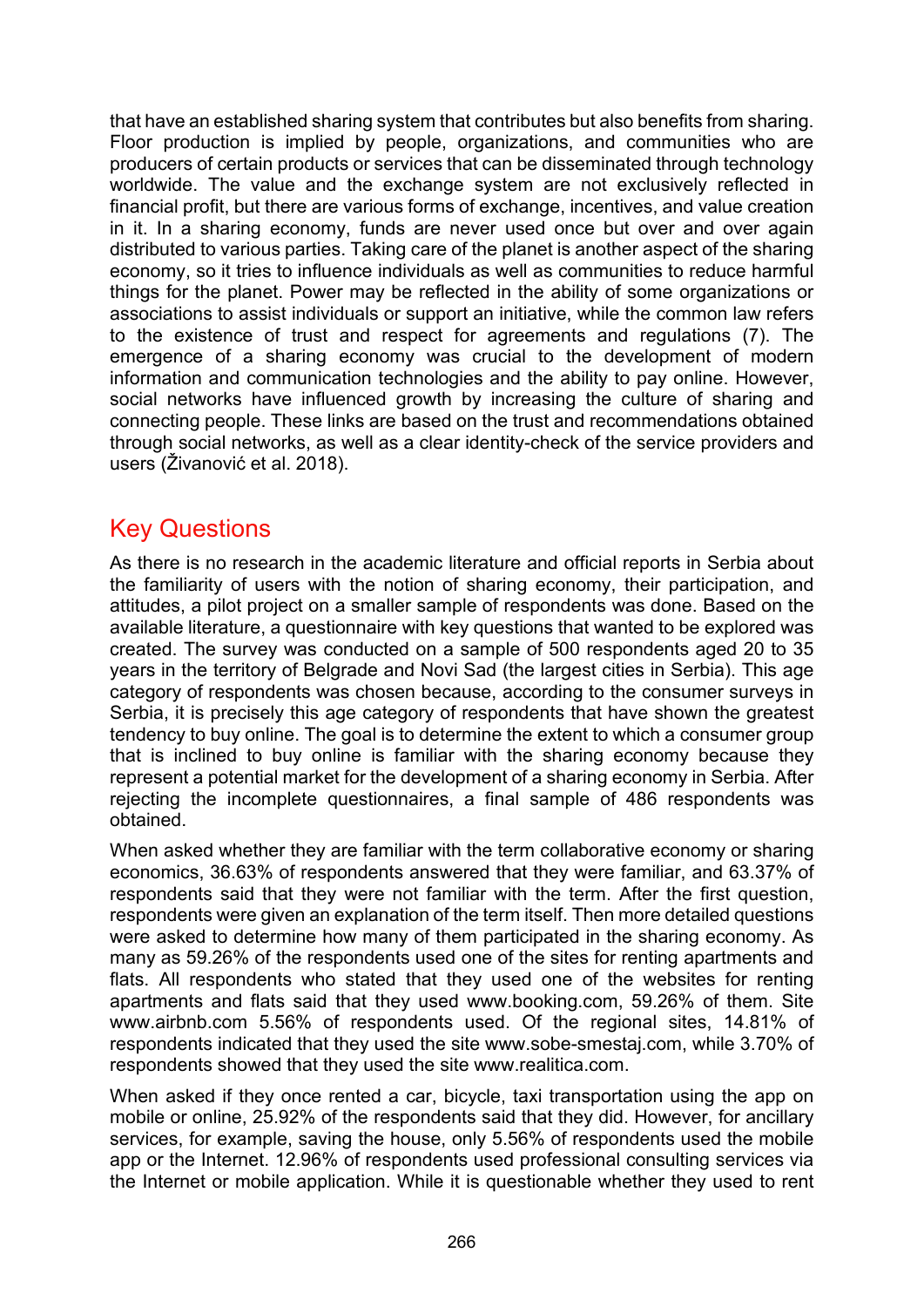different types of second-hand goods over the Internet, for example, books. 7.41% of respondents said yes. Based on the received answers, it can be concluded that the service users in Serbia have so far had the largest share in the sharing economy in the field of renting flats and apartments, and then in the renting of vehicles.

However, it is determined which areas, in their opinion, have the greatest potential for developing a sharing economy. The largest number of respondents, 40.82% of them, believes that the greatest potential for the development of the sharing economy is in the field of tourism. This answer is also a logical consequence of the fact that it was in this area that respondents made the most of the services that can be subsumed under the sharing economy. The next perspective area in the opinion of 24.49% of respondents is the food industry. This response is also expected given the significant share of agriculture and the food industry in Serbia's GDP, as well as the favourable natural resources for the development of this sector. Therefore, respondents believe that this sector also provides a good basis for developing a sharing economy. Another area where 12.24% of respondents see the potential for developing a sharing economy is retail. In the area of transport, 10.20% of respondents see the chance of developing a sharing economy, while in the area of finance, 10.20% also see the least negligible number of respondents. Only 2.05% of respondents see the chance of developing in the media industry, which is a consequence of the fact that in Serbia still the structure of GDP is dominated by classic services.

One of the most important questions that were analysed is the respondents' views on what are the most important motives for their participation in the sharing economy. On a scale of 1 (least important) to 5 (most important), it was found that for 74.08% of respondents, saving money is very important because it is rated 4 and 5.

| Rating | <b>Number of</b><br><b>Respondents</b> | Percentage |
|--------|----------------------------------------|------------|
|        |                                        | 1.85       |
|        |                                        | 1.85       |
|        | 108                                    | 22.22      |
|        | 180                                    | 37.04      |
|        | 180                                    | 37.04      |

|  | Table 1. Importance of Saving Money as a Motive in the Sharing Economy |  |  |  |  |  |  |
|--|------------------------------------------------------------------------|--|--|--|--|--|--|
|--|------------------------------------------------------------------------|--|--|--|--|--|--|

Source: Own elaboration.

The opportunity to earn extra money simply as a motive in the sharing economy was rated by 74.08% of the respondents with a score of 4 and 5. The analysis of the data showed that the same number of respondents gave high ratings for the money-saving motive as well as the opportunity to earn extra money. However, the motive for the possibility of additional earnings is stronger because, in the case of this motive, as many as 51.85% of the respondents give a rating of 5, while for the motive of saving money, 37.04% of the respondents give a rating of five. This result can be explained by the fact that the average salary in Serbia is relatively low compared to developed European Union countries, and respondents are of such an age structure when they are most motivated to seek additional employment and earnings in addition to their primary job.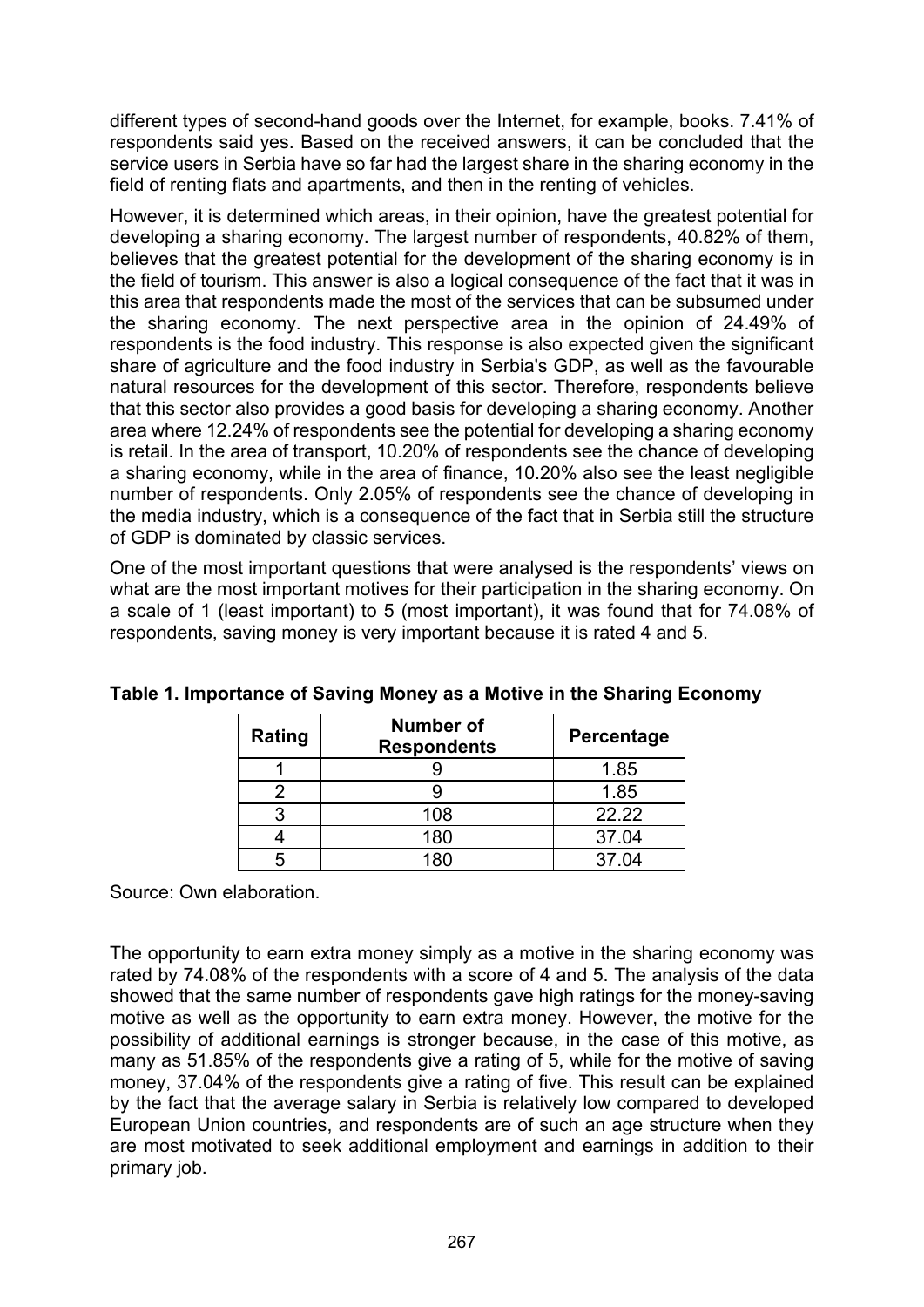#### **Table 2. The Importance of the Opportunity to Earn Extra Money Simply as a Motive in the Sharing Economy**

| Rating | <b>Number of</b><br><b>Respondents</b> | Percentage |
|--------|----------------------------------------|------------|
|        |                                        | 1.85       |
|        | 36                                     | 7.41       |
|        | 81                                     | 16.67      |
|        | 108                                    | 22.22      |
|        | 252                                    | 51.85      |

Source: Own elaboration.

The third motive examined was the protection of the environment. The result got is that 62.96% of the respondents rate this motive with high marks. This data shows that more than half of the respondents are aware of the importance of the sharing economy for the protection of the environment, which is positive. However, given the level of development of Serbia, this motive is still less significant than the previous two examined motives.

#### **Table 3. Importance of Protection of the Environment as a Motive in the Sharing Economy**

| Rating | <b>Number of</b><br><b>Respondents</b> | <b>Percentage</b> |
|--------|----------------------------------------|-------------------|
|        | 54                                     | 11.11             |
|        | 45                                     | 9.26              |
| ◠      | 81                                     | 16.67             |
|        | 99                                     | 20.37             |
|        |                                        | 42.59             |

Source: Own elaboration.

The importance of community as a motive in the sharing economy is rated by the lowest number of respondents compared to the previous motives, a total of 59.26%. This result is a consequence of the fact that Serbia transforms from a collectivist society (according to Hofstede's model) gradually into an individualistic society, in which the motive of communion is weakened, and therefore this motif, although rather highly rated, is of importance behind the last three examined motives.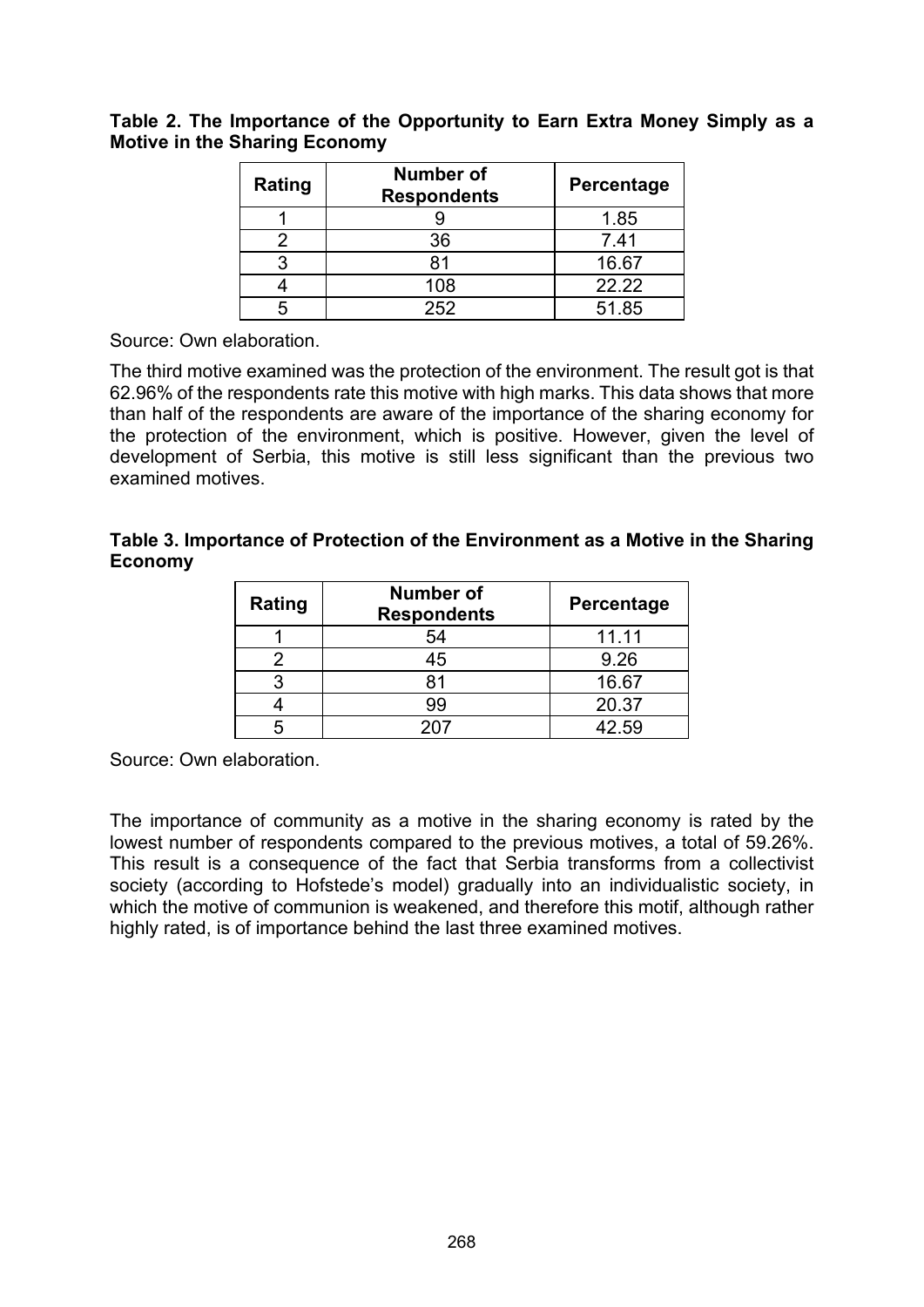| Rating | <b>Number of</b><br><b>Respondents</b> | <b>Percentage</b> |
|--------|----------------------------------------|-------------------|
|        | 54                                     | 11.11             |
|        | 54                                     | 11.11             |
|        |                                        | 18.52             |
|        | 117                                    | 24.07             |
|        |                                        | 35.19             |

### **Table 4. The Importance of Community as a Motive in the Sharing Economy**

Source: Own elaboration.

To better understand respondents' motivation to participate in the sharing economy, they were asked about the reasons for not participating in the sharing economy. Grade 1 was rated as the least important reason, and grade 5 as the most important reason for not participating. According to the results obtained, 37.04% of the respondents give high marks (4 and 5) for preferring their own ownership of the property. However, the majority of respondents, 44.44%, think that the importance of this reason for not participating in the economy of medium strength or gives a grade 3.

#### **Table 5. The Importance of Preferring One's Ownership of Property as a Reason for Not Participating in the Sharing Economy**

| Rating | <b>Number of</b><br><b>Respondents</b> | Percentage |
|--------|----------------------------------------|------------|
|        | 18                                     | 3.70       |
|        | 72                                     | 14.81      |
|        | 216                                    | 44.44      |
|        |                                        | 16.67      |
|        |                                        | 20.37      |

Source: Own elaboration.

Lack of trust in online collaboration platforms they never used as 40.74% of respondents rate the reason for not participating in the economy of sharing high scores. For a group of 31.48% of respondents, that reason is of medium strength. However, 27.78% think that this reason is not as significant as they give low marks. It can be concluded that, for the second reason, respondents are more divided than the first reason by those who strongly believe that this is a significant reason for not participating in the sharing economy and by those who believe that this reason is not important. It can be assumed that the reason for such divided attitudes is in the personality of the users themselves, that is, their tendency to accept innovations, which may be the subject of more detailed research in perspective.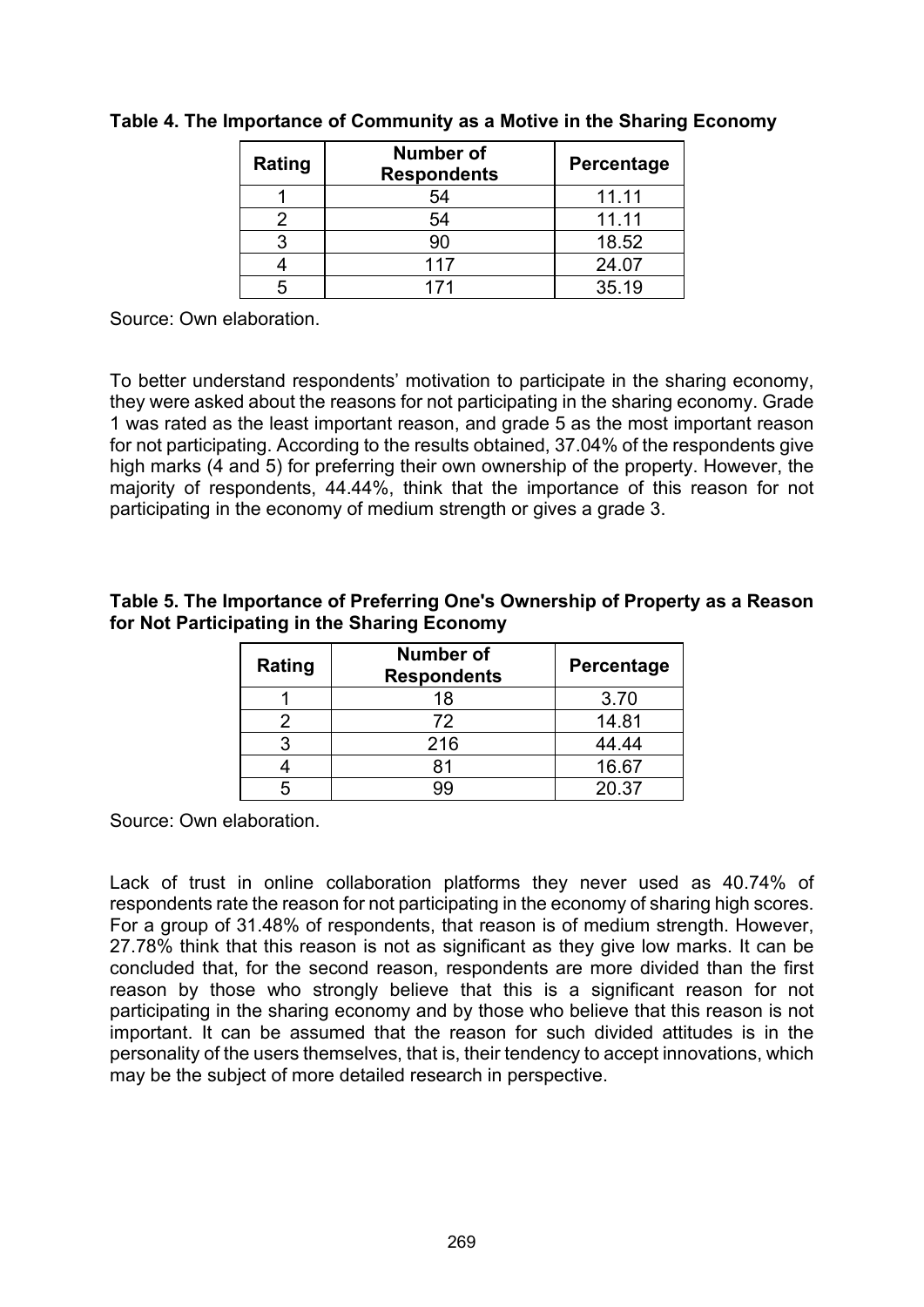**Table 6. The Importance of the Lack of Confidence in Internet Platforms for Collaboration That Never Used as a Reason for Non-Participation in the Sharing Economy**

| Rating | Number of<br><b>Respondents</b> | <b>Percentage</b> |
|--------|---------------------------------|-------------------|
|        | 27                              | 5.56              |
|        | 108                             | 22.22             |
|        | 153                             | 31.48             |
|        | 63                              | 12.96             |
|        | 135                             | 27.78             |

Source: Own elaboration.

44.44% of respondents point out the fear of online payment as a significant reason for not participating in the sharing economy, while 35.19% of respondents rate this reason with a mean score, and 20.37% give low marks. This, in turn, points to the fact that this reason is the most significant of the three reasons examined for not participating in the sharing economy.

**Table 7. The Importance of Fear of Online Payments as a Reason for Not Participating in the Sharing Economy**

| Rating | <b>Number of</b><br><b>Respondents</b> | Percentage |
|--------|----------------------------------------|------------|
|        | 18                                     | 3.70       |
|        |                                        | 16.67      |
|        | 171                                    | 35.19      |
|        | 54                                     | 11.11      |
|        | 162                                    | 33.33      |

Source: Own elaboration.

## **Examples**

### Digital Agriculture of Serbia AgroSens (https://agrosens.rs/#/apph/about)

It is a digital platform that supports farmers and agricultural companies in monitoring crop conditions and planning agricultural activities. Developed by the Novi Sad BioSens Institute, it is an important step in digitising Serbia's agriculture and increasing the efficiency and competitiveness of domestic producers. Through the same user account, the AgroSens digital platform gives access to the whole system: an AgroSens web application designed for comfortable work on a computer and an AgroSens Android application that turns a mobile phone into a new and useful tool for the farmer. The AgroSens web application is intended for visualisation and detailed data analysis, while the AgroSens Android application, in addition to instant insight into all the data it provides in the field, also enables quick and easy data entry into the system. The following basic services are available to AgroSens digital platform users: Agricultural Activity Log; Weather forecast at the location of the plot; Satellite crop indices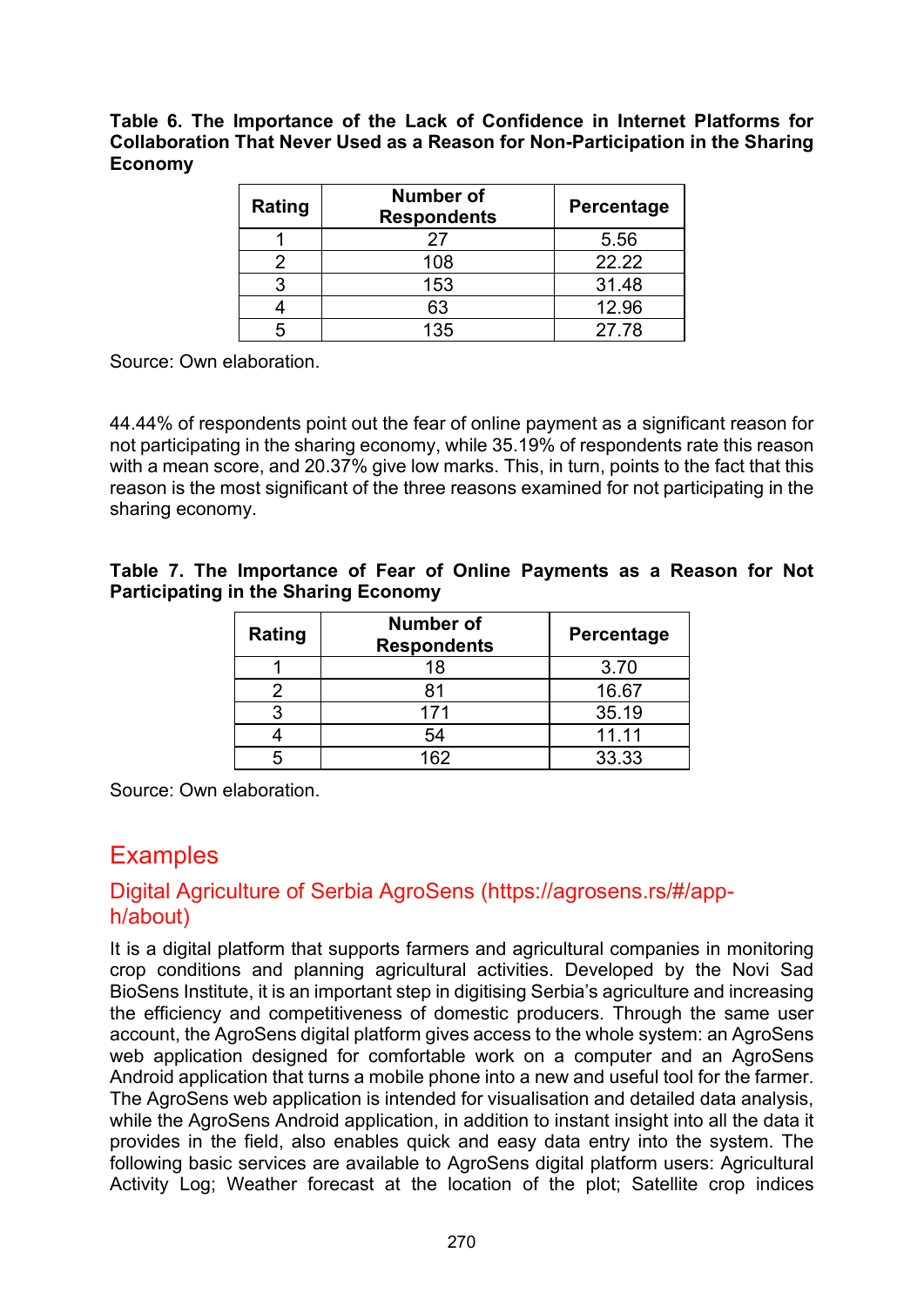describing plant growth, photosynthesis intensity and availability of water and nutrients; Review of land analysis; Viewing crop photos; Information on smart technologies used in agriculture; The latest information on the occurrence of diseases and pests in the vicinity of the AgroSens digital platform is intended for other types of users—state administration, local self-government, research institutions—which provides detailed insight into specific aspects of agricultural production. For advanced users, additional services are also available specifically tailored to their requirements, such as collecting, visualising and analysing data from their own sensors: weather stations, soil and leaf humidity sensors, etc.; storage and visualisation of own data from agricultural machines (yield and moisture map, field profile map, etc.); storing and visualising maps of the physical and chemical composition of the soil; determination of management zones; and visualisation and analysis of drone images and inclusion in the system of other user-defined data.

### CAR: GO ([https://appcargo.com/en@latin/\)](https://appcargo.com/sr@latin/)

It is an example of a business operating on the principles of sharing economies for the provision of off-urban urban transport services. The factors behind CAR: GO's successful business is the use of modern technology—driving ordering and payment applications, external vehicle tracking. The app allows you to determine pricing and driver and vehicle information early. Another important factor for success is the continuous improvement of the service (driver selection, equipment, and tidiness of the vehicle). The cost of the service provided by CAR: GO is up to 50% lower than the traditional city taxi and is not charged. CAR: GO Association services can be paid using a PayPal account, and there is another payment method—CAR: GO Credit. A driver is a person who is carefully selected (via the Infostud portal, or Facebook, Instagram, and Google Ads). CAR: GO provides compact vehicles for its services and may be owned by CAR: GO drivers or owned by partner companies where the drivers are employed. Also, the company offers the service of driving in luxury vehicles.

### Crowdfunding [\(www.crowdfunding.rs\)](https://www.crowdfunding.rs/)

It is a platform through which users can overcome funding problems at different stages of project implementation. The activities of the platform are based on promoting the business idea, and the key difference with bank guarantees is that in this way, financing does not require guarantees and guarantors. There are four models of crowdfunding at Crowdfunding: 1) Donation Crowdfunding for humanitarian and non-profit campaigns. Donors approve funds for a specific idea without expecting a profit. It is most commonly used for the development of socially useful projects, cultural events, and endorsements (e.g., donations.rs); 2) Crowdfunding in Serbia is the most famous form of this funding model (e.g., Kickstarter and Indiegogo). Unlike the donation model, financiers offer a reward here in return for financial support; 3) Investment crowdfunding offers the opportunity to get an HOV instead of a reward. The most wellknown Investment crowdfunding companies are Player Hunter and StrawberryEnergy; and 4) The fourth model of crowdfunding is crowdfunding lending, where online lending is done with interest rates that are lower than at banks.

Food Bank www[.bankahrane.org](http://www.bankahrane.org/) is the digital platform that is implemented jointly by the United Nations Development Programme (UNDP) and the company Delhaize Serbia, which decided in this manner to upgrade the project "Helping Those in Need." The project has been implemented since 2015 in 35 cities and towns across Serbia, and thanks to it, 9,000 socially vulnerable citizens receive food every day from over 70 organizations using the Food Bank. So far, more than 3,000 tons of food has been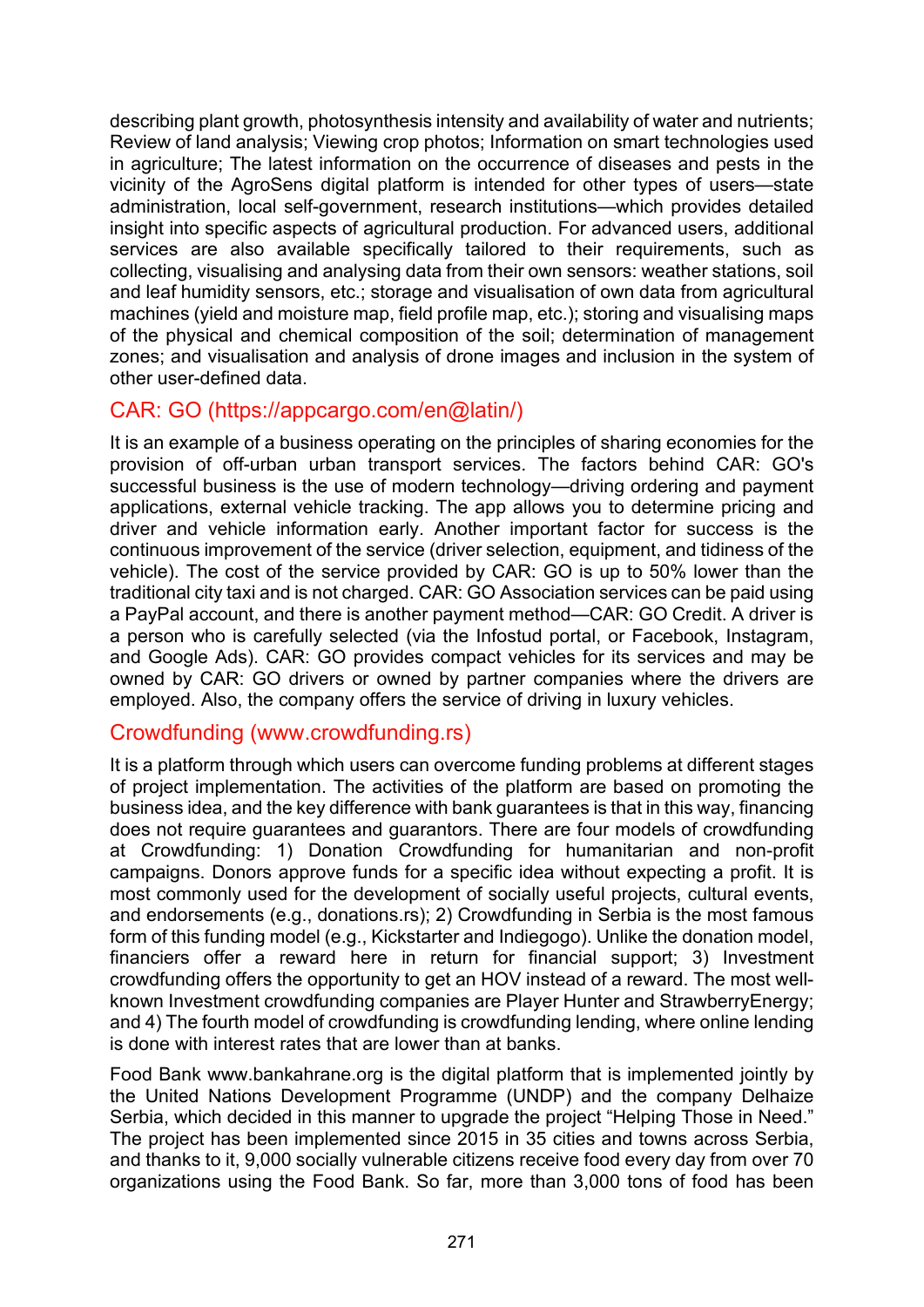donated. Through this project, the company Delhaize Serbia and the Belgrade Food Bank have established the principle of using food surpluses in a manner that has been practised across Europe for years.

### The Start-Up Centres (https://startupcentar.rs)

Provide assistance and support to future entrepreneurs in developing their business ideas. Entrepreneurs can, through mentoring support, receive free advice and help from ideas to realisation and market launch. Many firms have emerged from these centres and business incubators. Through the financing of entrepreneurs, the state provides support: grants, taking part in the risk, securing loans on favourable terms, etc. In addition to these centres, the most represented area of the sharing economy is co-working spaces.

### BeeHome Co-working is Entrepreneurship (https://crnjakovic.com/beehome-co-working-subotica/)

It was founded in Subotica by Željko Crnjaković, who has been engaged in Internet entrepreneurship and educating people about new ways of doing business for several years. When he became an entrepreneur two years ago, he realised that as a beginner in business, he lacked cheap office space and invested his own funds in opening the first co-working in Subotica. In parallel with the growth in the number of users of this office space, their satisfaction is growing—working in a co-working space has the effect of improving their productivity, interactivity, and, ultimately, being positive for business and private life.

Modern business models collectively change the way consumers think. At the heart of the change are the Internet, easy access to information, and an increase in the activities and potential of social networks. Due to the increasing number of digital devices, supply and demand are confronting all the time in many forms (renting, lending, subscription, resale, exchange, and donation). The classification of cases/examples of sharing economics is shown below.

| <b>Item</b>                 | <b>Name</b>            | <b>Description</b>                                                                                                                           | URL                                   |
|-----------------------------|------------------------|----------------------------------------------------------------------------------------------------------------------------------------------|---------------------------------------|
| Food                        | Food Bank              | Collecting food and sharing it with<br>the poorest. Online platform for food<br>donation. More than 70<br>organizations in Serbia involved   | www.bankahrane.org                    |
|                             | Bring it               | Food delivery to home address                                                                                                                | www.donesi.com                        |
|                             | AgroSens               | A digital platform to support farmers<br>and agricultural companies in<br>monitoring crop conditions and<br>planning agricultural activities | https://agrosens.rs/#/app-<br>h/about |
| Start-up<br><b>Business</b> | Start-up centre        | Free support for young people to<br>start their own businesses through<br>mentoring                                                          | https://startupcentar.rs              |
|                             | Move on                | Support and consulting for starting<br>your own business                                                                                     | www.pokreni.se                        |
|                             | Impact Hub<br>Belgrade | Support for business development<br>through team building, networking,<br>communication                                                      | https://belgrade.impacthub.<br>net    |

### **Table 8. Examples of Economics Division in Serbia**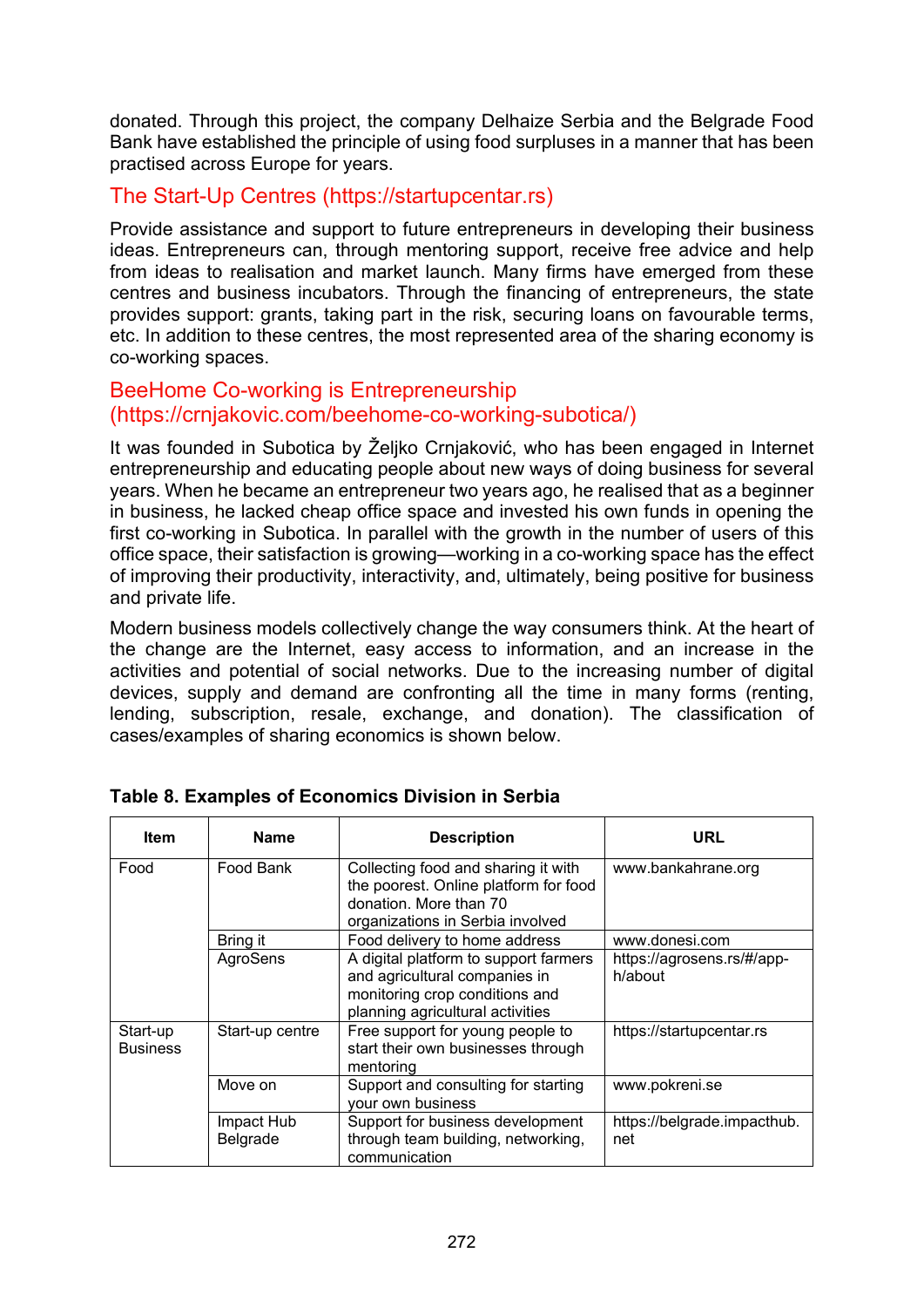|                   | Portal<br>entrepreneurshi<br>р<br>(Enterprise<br>Portal) | Free services and assistance, as<br>well as grants and subsidies for<br>entrepreneurs and SMEs                                                                                    | www.preduzetnistvo.gov.rs                         |
|-------------------|----------------------------------------------------------|-----------------------------------------------------------------------------------------------------------------------------------------------------------------------------------|---------------------------------------------------|
|                   | My company<br>(My company)                               | Free business start-up, consulting<br>and accounting tips. Success<br>stories                                                                                                     | www.mojafirma.rs                                  |
|                   | Crowdfunding                                             | A platform for group funding for<br>start-ups                                                                                                                                     | crowdfunding.rs                                   |
|                   | BeeHome Co-<br>working<br>Subotica                       | Support platform for<br>entrepreneurship and education                                                                                                                            | crnjakovic.com/beehome-<br>co-working-subotica/   |
| Transportat       | Car go                                                   | Connecting drivers and transport                                                                                                                                                  | https://appcargo.com                              |
| ion               | <b>BlaBlaCar</b>                                         | users                                                                                                                                                                             | www.rs.blablacar.gg                               |
|                   | Get a ride                                               |                                                                                                                                                                                   | www.povezi.com                                    |
|                   | <b>StuDrive</b>                                          |                                                                                                                                                                                   | studrive.com                                      |
|                   | AutoHop                                                  | It is a regional "ride-sharing"<br>(transport sharing) network for<br>connecting Serbia, Hungary,<br>Romania, and Croatia, and easily<br>transported to more distant<br>countries | autohop.rs                                        |
| Co-working        | Regus                                                    | Business spaces for rent                                                                                                                                                          | www.regus.rs                                      |
|                   | <b>DANUBE</b><br><b>TERRACES</b><br>HUB (DT HUB)         | Space is adapted for<br>businesspeople on the move,<br>entrepreneurs of                                                                                                           | dunavsketerase.rs                                 |
|                   | <b>Mokrin House</b>                                      | It is a co-working and colouring<br>space                                                                                                                                         | mokrinhouse.com                                   |
|                   | <b>OUR Hub</b>                                           | Sharing common offices and<br>equipment                                                                                                                                           | www.our.rs                                        |
|                   | Think Innovative                                         |                                                                                                                                                                                   | http://thinkinnovative.rs                         |
| Accommod<br>ation | Airbnb                                                   | Private accommodation offers for<br>rent                                                                                                                                          | www.airbnb.rs                                     |
|                   | Rooms<br>accommodation                                   | Private accommodation offers for<br>rent                                                                                                                                          | www.sobe-smestaj.com                              |
|                   | Realitica                                                | Private accommodation offers for<br>rent                                                                                                                                          | www.realitica.com                                 |
|                   | Home<br>Exchange                                         | Private accommodation offers for<br>rent                                                                                                                                          | www.homeexchange.com                              |
|                   | Real estate                                              | For sale and rent of apartments and<br>houses without intermediaries                                                                                                              | www.nekretnine.rs                                 |
|                   | 4walls (4Walls)                                          | Sale and rental of apartments and<br>houses without intermediaries                                                                                                                | www.4zida.rs                                      |
|                   | BeoApartman                                              | It is a platform for renting<br>apartments in Belgrade                                                                                                                            | beoapartman.com                                   |
|                   | vayable                                                  | It is a global platform for an<br>engaging tour guide to visit the<br>sights of a city. There is a tour only<br>for Belgrade at the moment in<br>Serbia                           | vayable.com/experiences/5<br>806-ring-my-belgrade |
| Cars              | <b>Used Cars</b><br>(Used Cars)                          | Used Car Offer and Sale Without<br>Dealerships and Brokers                                                                                                                        | www.polovniautomobili.com                         |
|                   | My Car                                                   |                                                                                                                                                                                   | www.mojauto.rs                                    |
| Education         | Khan Academy                                             | A platform for help in learning                                                                                                                                                   | sr.khanacademy.org                                |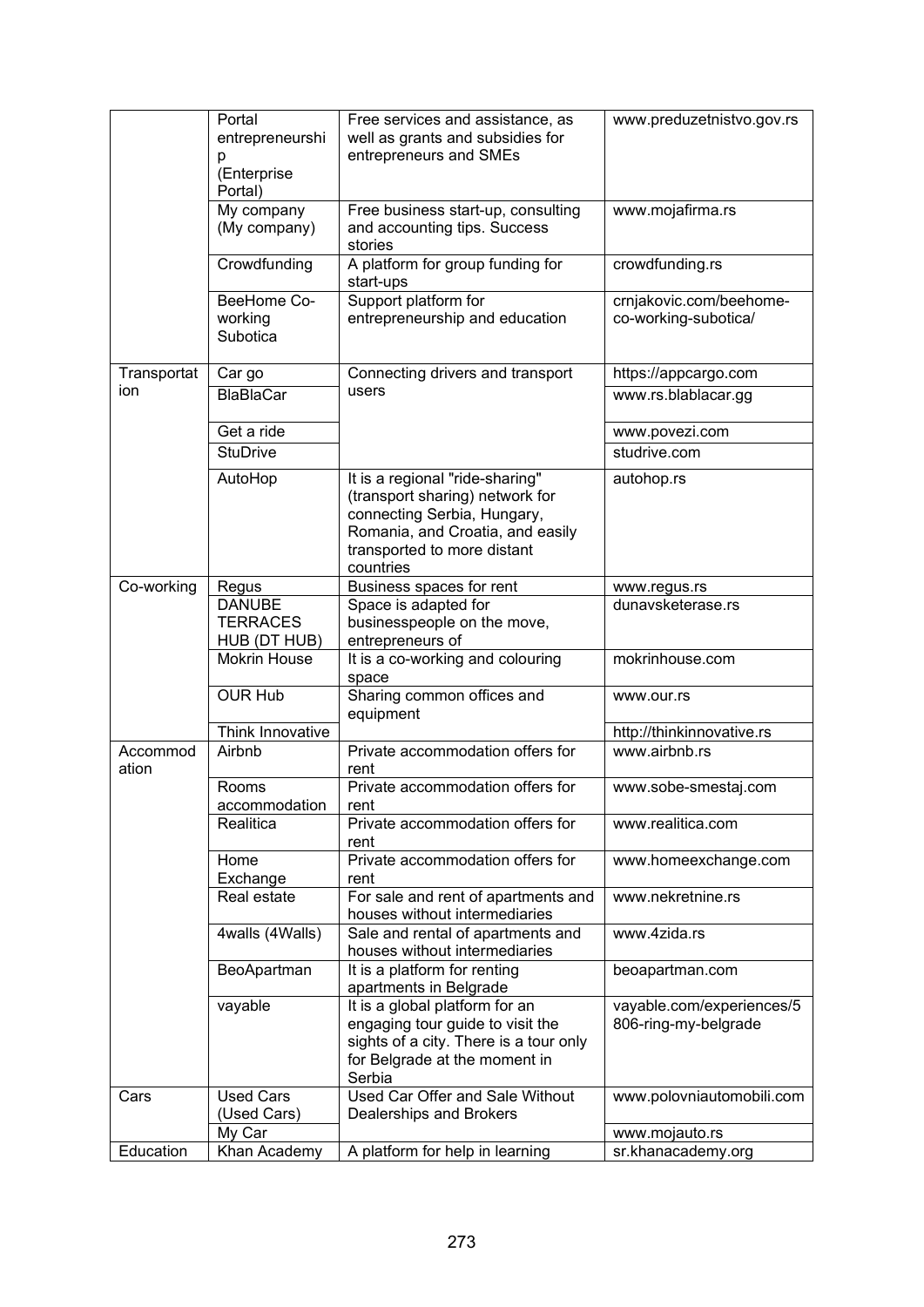| Recycling             | Recycling<br>Association of<br>Serbia<br>(Recycler<br>Association of<br>Serbia) | Collection from the community and<br>recycling of electronic waste,<br>batteries, light bulbs, car tires,<br>paper, oil | https://reciklerisrbije.com |
|-----------------------|---------------------------------------------------------------------------------|-------------------------------------------------------------------------------------------------------------------------|-----------------------------|
|                       | Five recycling<br>(Five Recycling)                                              | Plastic recycling                                                                                                       | www.petreciklaza.com        |
| Goods and<br>services | <b>Buy Sale</b><br>(I buy and Sale)                                             | Offering different categories of<br>products and services. Connecting<br>sellers and buyers                             | www.kupujemprodajem.co<br>m |
|                       | Lalafo                                                                          |                                                                                                                         | https://lalafo.rs           |
|                       | Legal advice                                                                    | Free legal advice                                                                                                       | www.pravnisavet.net         |
|                       | Contracts                                                                       | Free contracts for different areas                                                                                      | www.ugovori.rs              |
|                       | Children's work<br>(kids Jobs)                                                  | Offers kids new and used items                                                                                          | www.decjaposla.rs           |
|                       | <b>ORMANCI</b><br>(Cabinets)                                                    | Rental of shelves for sale of used<br>items                                                                             | http://ormance.com          |
|                       | Films EU<br>(Films EU)                                                          | Free domestic and foreign movies<br>and series online                                                                   | https://filmovi.eu          |
|                       | Where to go out<br>(where to go)                                                | Free reservations for clubs,<br>restaurants, cafes, discos                                                              | www.gdeizaci.com            |
|                       | Freelancers<br>(part-time jobs)                                                 | Different part-time services:<br>construction, translation,<br>housekeeping, pet care, moving,<br>and the like          | https://honorarci.rs        |

Source: Own elaboration.

### Bring It (donesi.com)

It is a website that makes ordering food online fast and easy. The platform connects users on the one hand and restaurants on the other in more than 30 cities in Serbia. The user enters his address and so can search for restaurants that are close to him. Restaurants offer their own menu, and the user selects food from the menu with one click. By ordering food, the restaurant confirms the order and delivers it to the customer's address in 30 to 60 minutes. The service is charged upon delivery or by card immediately upon ordering. The advantage for customers is that they can order from their armchair, while restaurants have been given another sales channel through which they reach their customers. The company that developed this portal, "Pluton," has an annual income of 4.5 million EUR.

### Used Cars (polovniautomobili.com)

It is a platform that connects buyers and sellers of used cars. This is the most visited site in Serbia for buying and selling cars, other vehicles, and spare parts. In addition to individual sellers, sellers of used cars are also car dealerships and leasing companies. The site has more than 400,000 ads and has about 6.5 million views per month. This site wants to make it easier for customers to make the right purchase decision by creating opportunities to easily compare a wide range of vehicles, car services and spare parts, as well as by providing a complete set of the practical and necessary information. The site strives to help sellers, car dealerships and car dealers in promoting sales by using the Internet in business and enable them to connect with customers faster and easier.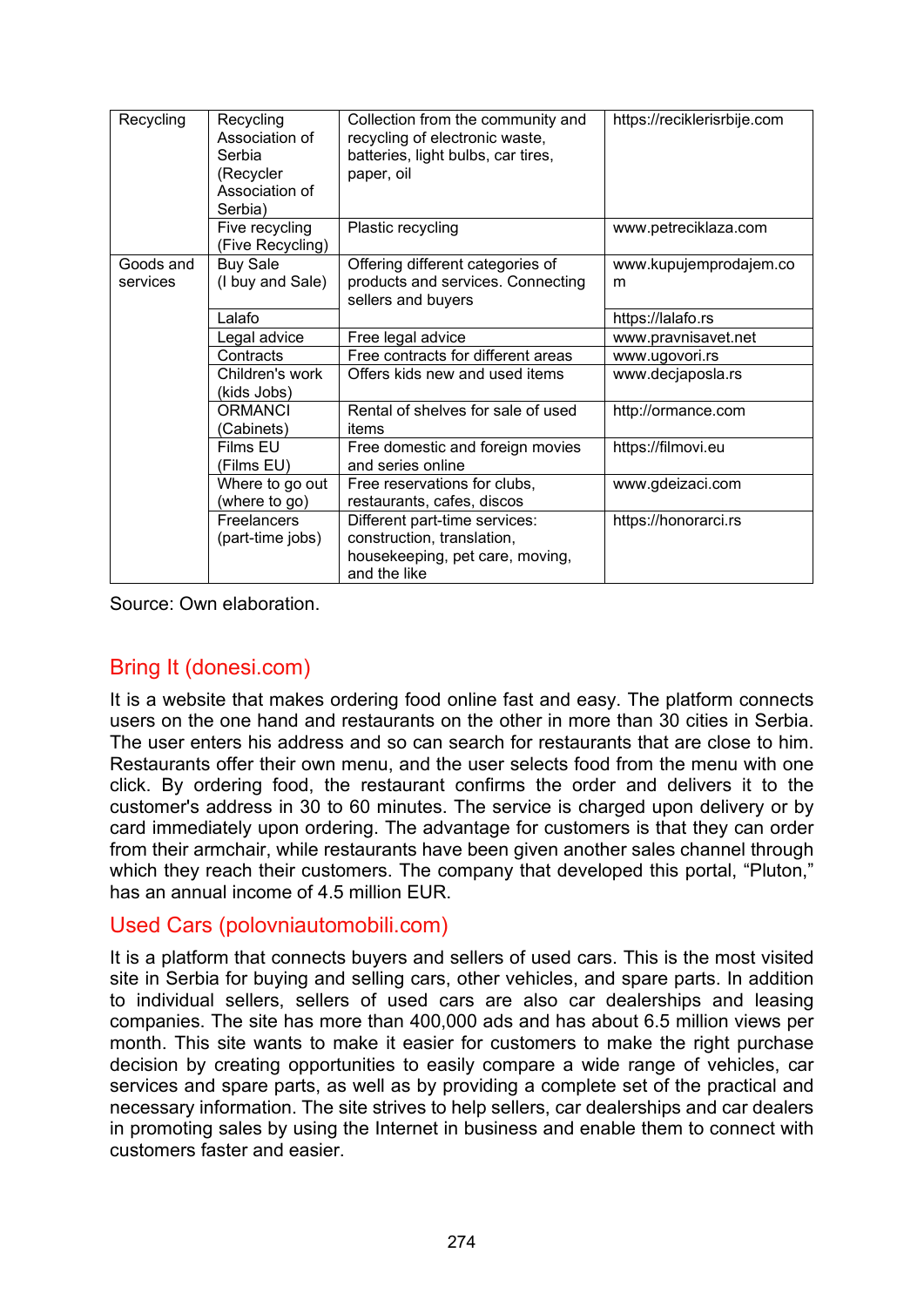### I buy-I Sale (Kupujemprodajem.com)

It is a portal intended for the sale of new and used products and services. It is owned by Quable B.V., The Hague, the Netherlands. There are about 2.8 million ads on the site. The portal connects buyers and sellers but does not charge a commission for its service. The earnings of the portal are exclusively from advertising by paying ads to be striking (highlighted) or at the top of the search. The buyer directly contacts the seller and agrees on the terms of the sale. The seller's contact is clearly visible on the site. On the other hand, similar to this site is kupindo.com. This portal connects buyers and sellers, but the buyer cannot see the seller's details. The buyer can directly buy the product on the site and only after the purchase has received the seller's data in order to get in touch with him. The portal earns both from the sales brokerage service (15%) and from advertising.

### My Company (mojafirma.rs)

It is a portal intended for everyone who wants to start their own business. The portal was developed by Telenor. On this portal, future entrepreneurs can find out everything they are interested in about starting and successfully running a company in Serbia. This portal represents a unique knowledge base on various topics related to doing business in Serbia. Professional authors regularly publish texts related to all important topics, from the process of founding a company through legal, tax and bookkeeping features, all the way to marketing and advice for running your own company given by successful entrepreneurs. Visitors to the portal can download the most important documents, as well as prepared forms, contract templates, cost calculators, and many other useful files that will help them speed up tedious administrative tasks. Guides are also published regularly, which explain the most important operations in the daily functioning of a company in Serbia through a series of steps. Users can also read interviews with successful entrepreneurs, from which they can learn how they succeeded, what they needed for that, and how young entrepreneurs do not repeat the same mistakes when starting a business. Access to the portal is completely free and available to everyone without the need for registration. However, from May 1st, 2018, no new content was published on the portal. All previous content is still available.

### Co-Working (our.rs)

OUR represents the concept of sharing a common workspace. Clients can rent a desk, meeting room, private office, use a multifunction printer, scanner, and copier. Upon booking, the client receives the key to their personal locker as well as access to a fully equipped kitchen with a dining area and coffee maker. In addition, he gets the opportunity to register his company at the address OUR Hub, as well as all administrative support (accounting, finance, IT).

### Cabinets (ormance.com)

It is a space equipped with shelves for clothes and shoes, offingers, small containers for small items that are issued to clients-sellers. Sellers can rent these shelves and bring the items they no longer need and offer them for sale. These can be wardrobe, jewellery, books, souvenirs, porcelain, watches, or other household items. On the other hand, customers have the opportunity to, at reasonable prices, buy clothes that can belong to world-famous brands, or household and other things that as new cost several times more! The rent of shoe shelves is 8.5 EUR, middle shelves 13.5 EUR, upper shelves 16.9 EUR, while the lease of the office costs 2.5 EUR.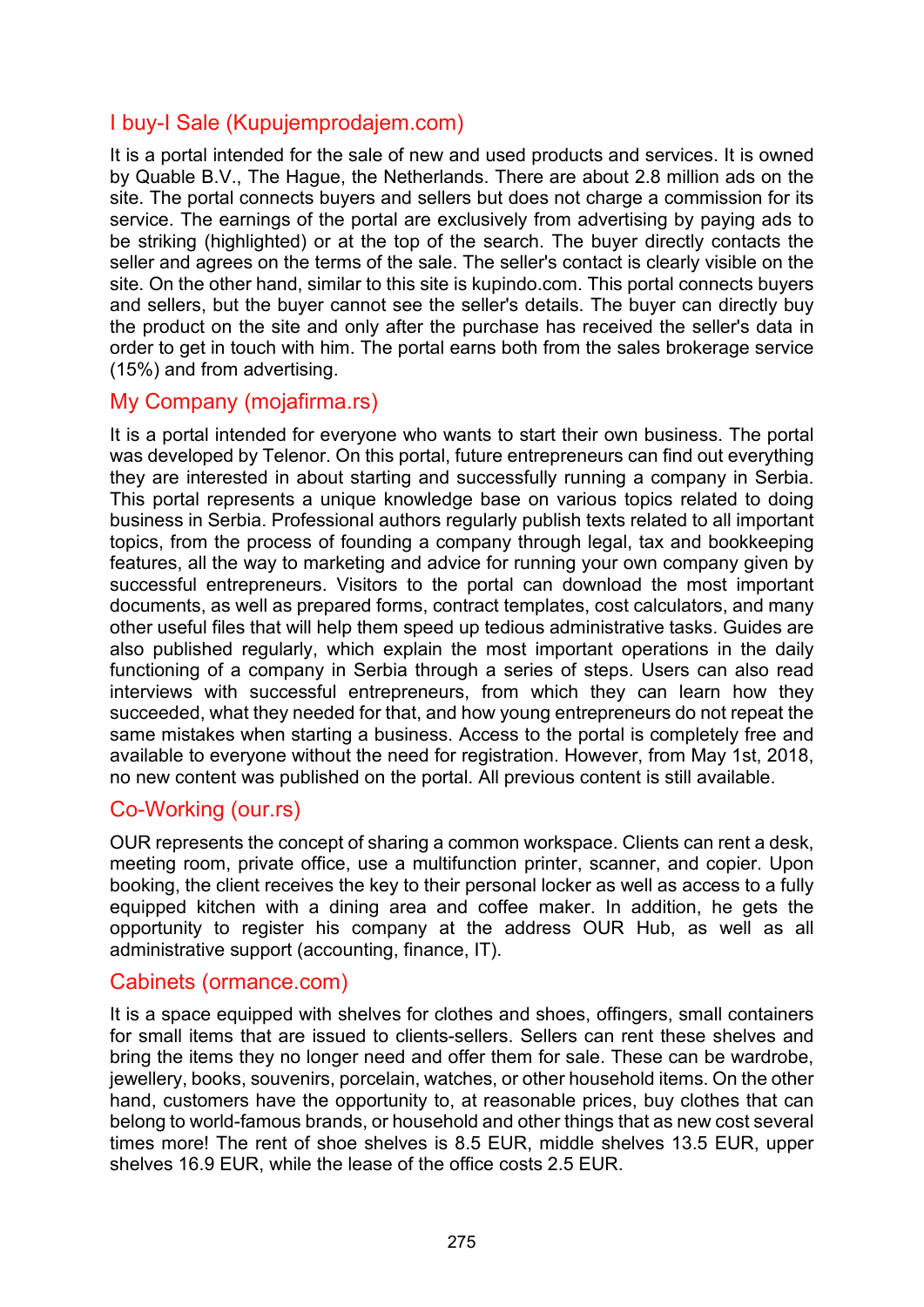# **Context**

The development of a collaborative economy in Serbia has numerous socio-economic implications. In the context of the positive effects of the collaborative economy, the following can be analysed: expansion in consumption, productivity gains, stimulating entrepreneurship and innovation, the emergence of "invisible work," shifts in asset markets (Sundararajan 2014). The collaborative economy contributes to increased supply in the market, greater choice and creates new consumption experiences, which can result in increased consumption. Present participants in the market of the collaborative economy in Serbia contribute to the diversification of the supply market, whether it is about food (Bring it), accommodation (Real estate, 4walls), cars (Used Cars, My Car) or other goods (Buy Sale). Productivity gains are associated with more efficient use of physical or human capital. Collaborative economy in Serbia in the domain of transportation (Car go, BlaBlaCar, Get a ride, StuDrive, AutoHop), accommodation (Airbnb, Rooms accommodation, Realitica, Home Exchange, Real estate, 4walls) or co-working (Regus, DT HUB, Mokrin House, OUR Hub, Think Innovative) is an example of the more efficient and complete use of means of transport, accommodation capacities, office space and equipment. Collaborative economy in Serbia in the field of start-up business (Start-up centre, Move on, Impact Hub Belgrade, My Company, Crowdfunding) contributes to increasing knowledge and skills, their more complete and efficient use, whether it is primary or additional work. In the context of stimulating entrepreneurship and innovation, positive examples within the start-up business can also be mentioned (Portal entrepreneurship or BeeHome Co-working Subotica). All these examples of collaborative business in Serbia contribute to increasing employment, whether it is primary or additional work, which can often be so-called "invisible work" unregistered in official employment statistics. Renting accommodation or cars can be an alternative to buying them, but increased employment and higher income levels generated by involvement in the collaborative economy market can be a driver of buying your own real estate or cars and thus can lead to shifts in asset markets. Poverty reduction and welfare increase should be added to the list of positive effects in the socio-economic context (Food Bank is a typical participant in Serbia with a poverty reduction mission).

In addition to the positive impact on economic growth and welfare, there are also some problematic issues. For example, numerous academic studies emphasise and confirm the negative impact of Airbnb on the hotel industry, i.e., the number of visitors and hotels' revenues (Zervas et al. 2014: Akbar and Tracogna 2018: Frenken and Schor 2019). Negative consequences are not excluded by this. According to Fang et al. (2015), given that Airbnb room owners do not need to employ workers, the social unemployment rate may increase. The presence of Airbnb and other participants from the accommodation sector on the Serbian market undoubtedly represents competition with hotel accommodation and has certain negative economic and social effects on some industries and categories of the population. However, a larger number of tourists and their long stay at the destination, which is characteristic of this type of accommodation rental, is positive from the aspect of other economic and noneconomic activities in the structure of the country's tourism economy. Hence, concluding about the net effects of the development of a collaborative economy is a complex task that requires extensive analysis.

Numerous examples of a collaborative economy are the best records that this new area of the economy is rapidly developing and finding its place in Serbia. Despite this, the development of a collaborative economy has not been accompanied by adequate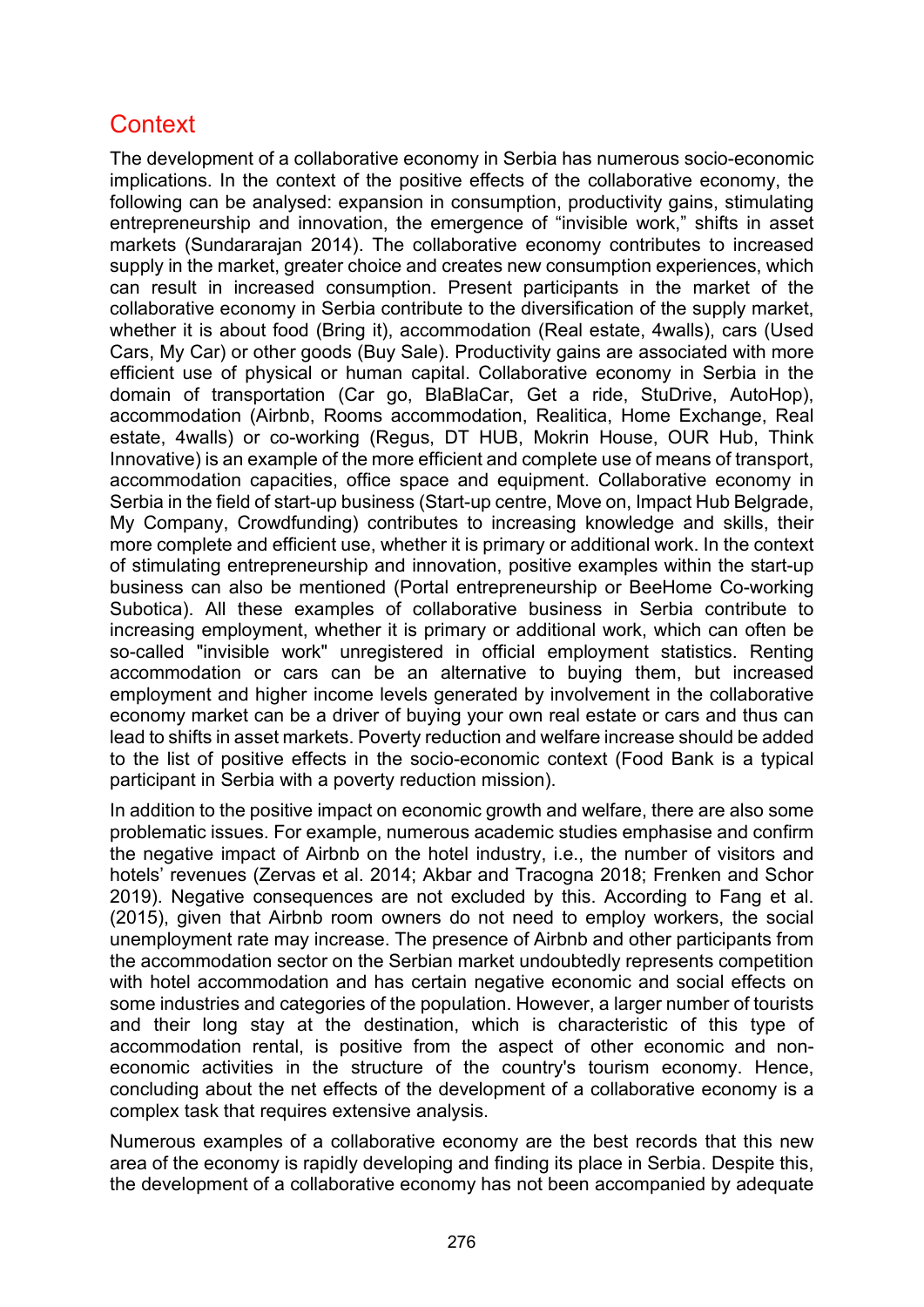developments in relevant legislation. There is no definition of a collaborative economy in Serbian legislation. In addition, there is no regulation in Serbia that directly (more closely) regulates the area of the cooperative economy, but only legal solutions in other areas (Labour Law, Law on Transportation of Passengers in the Road Traffic, Law on Consumer Protection, Law on Hospitality Industry) that indirectly tangents to the area of collaborative economics. In this regard, in addition to the many positive effects, a collaborative economy can cause negative consequences for service users and the state. The lack of appropriate legislation regulating the area of the collaborative economy more closely and the inconsistency of national legislation with the regulation of developed world countries create space for potential abuses such as tax evasion, misuse of personal data, consumer rights disrespect, and violation of workers' rights.

### Labour Law

This law regulates the rights, obligations, and responsibilities arising from employment. In addition to the usual labour market, under the influence of a collaborative economy, a parallel labour market is created where labour supply and demand meet. This does not result in the classic employment of workers in terms of signing a fixed-wage employment contract, defined working hours, paid taxes and contributions for compulsory social insurance, etc., but results in hiring service providers in order to earn income. A collaborative economy provides an opportunity for a service provider to become a self-employed worker and supply additional income or even resources for their livelihoods by providing services. The functioning of a parallel labour market requires the adoption of legislation that will regulate this area more closely. Unfortunately, adequate legal solutions do not exist in national legislation, but the fact is that the requirements for the adoption of appropriate regulation are growing louder.

### Law on Transportation of Passengers in Road Traffic

This law regulates the conditions and manner of performing public transport of passengers and the transportation of persons for their own needs in road traffic in domestic and international transport. However, the law does not adequately regulate the service of connecting drivers and users of transport services provided by applications such as CarGo in Serbia. Following a dispute between taxi associations and CarGo, amendments to the Law on Transportation of Passengers in Road Traffic were resolved that almost ruled out the use of modern technologies and digitisation in the field of transportation. However, CarGo continues to operate in Serbia outside the prescribed legal framework, claiming that it does not provide a taxi service but operates as a road assistance association. CarGo's business enhances competition in this area, which has a positive impact on the quality of service and drives down the cost of transportation. Consumers, or users of the transportation service, enjoy the obvious benefits of CarGo's business, but the area should be properly regulated in the coming years. Even the European Court of Justice, in its judgements, has indicated that all new types and forms of passenger transport services using new technologies must comply with national legislation on passenger transport in each country.

### Law on Consumer Protection

The name of the law clearly indicates that its primary purpose is to protect the position of consumers. In order to protect the position of consumers, this law regulates the rights and obligations of consumers, instruments, and ways of protecting consumer rights, informing and improving the knowledge of consumers about their rights and ways of protecting rights, and other issues relevant to the position and consumer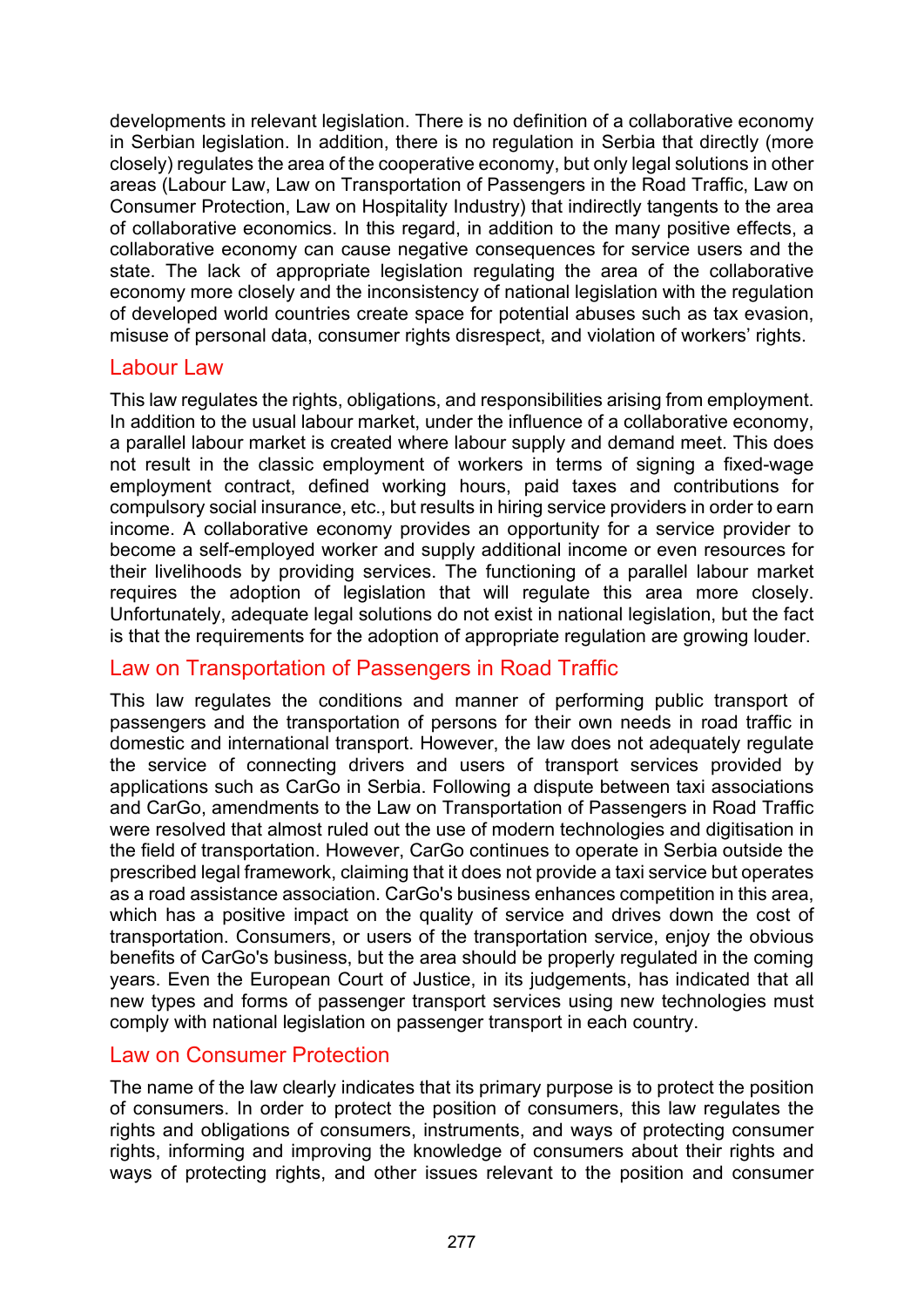protection. However, the provisions of this law do not properly protect service users within a collaborative economy. In addition, the prevailing view is that the provisions of the Law on Consumer Protection are even inapplicable to service users in the context of a collaborative economy since service users often also appear as service providers. It is, therefore, necessary to introduce a new term in national legislation that is recognised by the laws of developed countries: prosumer (a person who produces and consumes a product). In other words, new legal solutions need to be adopted to regulate this area more closely.

### Law on Hospitality Industry

This Law regulates the conditions and manner of performing the hospitality industry, tourist tax, and penalties, as well as other issues of importance for the hospitality industry such as the Law on Transportation of Passengers in Road Traffic, the Law on Hospitality Industry is changing under the influence of a collaborative economy. Namely, in recent years, there has been a frequent occurrence of renting a house, apartment, room, or other space for one day. The service mentioned is often realised through the platforms offered by the collaborative economy. The frequency of this phenomenon has arisen in its closer regulation through a new Article on the Law on the Hospitality Industry. According to Article 35 of this law, "renting a house, apartment, room, bed, or other space intended for accommodation by a legal entity, entrepreneur, or natural person for a period of up to 30 days is considered as providing hospitality accommodation services," with an obligation flat-rate tax payment. Therefore, a legal entity, entrepreneur or natural person is obliged to provide accommodation services in the manner prescribed by this law, which was not the case before. Among other things, Article 15 of this law stipulates that the person providing the accommodation service is obliged to enter the information about the user of the accommodation service through the central information system in a proper manner, including accommodation services in the field of collaborative economics, which aims to increase the transparency of business operations.

At the moment, there are no parliamentary debates, but there are off-parliament initiatives to draft new laws to better address collaborative economy scenarios. The loudest initiators of the adoption of such laws are those parties whose business is threatened by the functioning of the cooperative economy, and taxi associations are particularly prominent among them.

Regarding the court decisions involving a collaborative economy player, there are no such decisions in Serbia, but there are criminal charges related to this new area of economics. For example, CarGo citizens' association and CarGo Technologies company have filed criminal charges against the president of the Serbian Commission for Protection of Competition for failing to act on their initiative to investigate competition violations by cartel-organized taxi carriers.

It is important to emphasise that the emergence of a collaborative economy is the best evidence that, once adopted, legal solutions must be subject to continuous revision. Regular revision of legislation is the only way for the legal profession to adequately respond to the dynamic innovation processes that characterise contemporary conditions.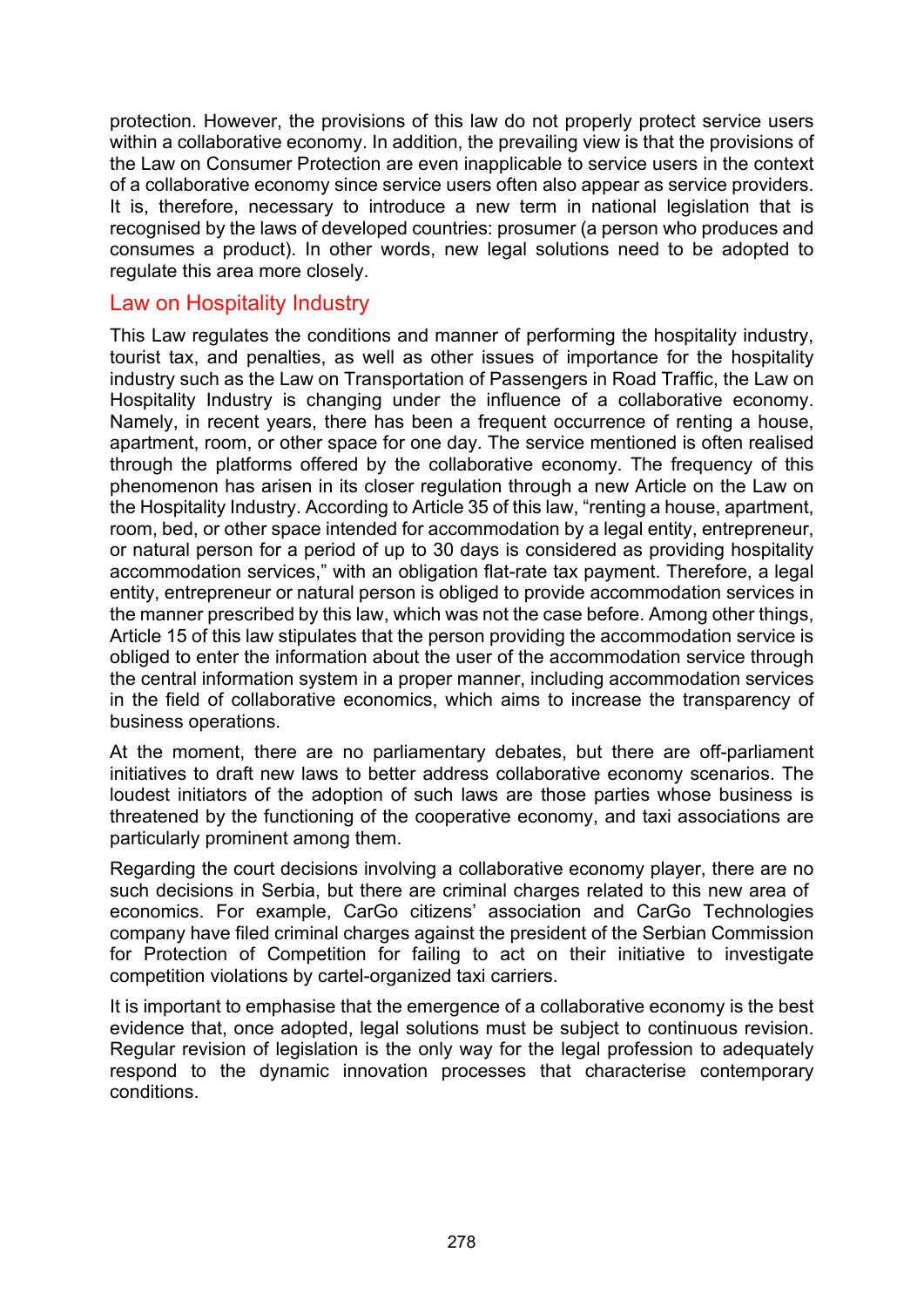# **Developments**

There are no estimates regarding the sharing economy market in Serbia, as this is still a poorly known scientific and economic discipline. However, the sharing economy in Serbia to develop in line with European and world trends in the future when the necessary preconditions for its development will be created.

Sharing economics has its advantages in different segments:

- 1) Accommodation—increase in accommodation offer, lower price of accommodation services, additional income.
- 2) Transportation—utilisation of free seats in the transport, lower consumption of gasoline, extra earnings, flexible working hours.
- 3) Food—helping the poor through Food Bank and sharing surplus, consolidated offer in one place, saving time for users.
- 4) Start-up and Co-working—business ideas sharing, communication, lower costs, support for idea development and implementation, finance support.
- 5) Other products and services—free legal advice, free contracts, free bookings, free movies and series platforms, surplus wardrobe offers, various services offers.

The disadvantages of a sharing economy for all of these areas are it cannot be basic but only an additional source of income for service providers, not everyone can participate in it, trust between providers and users of services, protection of personal data, non-existence, or imprecise legal regulations, not defined tax treatment.

## **Issues**

### Digital Transformation

Following the global trend of digital transformation, business entities and citizens in the Republic of Serbia are taking advantage of modern technology to perform their activities easier, faster, and more efficiently and achieve their goals. E-commerce is the most commonly used digital service used by Serbian companies (Marinkovic et al. 2016). The development and usage of platforms for e-commerce are one of the preconditions for the development of sharing economy in Serbia. Although accelerated in the past few years, this process is still in its infancy compared to developed market economies.

### Trust

This problem is generally present in the usage of collaborative economy platforms, but in the Republic of Serbia, it is even more pronounced, having in mind that it is a relatively new concept in this country. The problem of renting or using something from a complete stranger is bridged mostly through a system of rating by previous users. Other forms of security, such as a personal authentication system, system deposit or collateral usage or insurance system, are still underutilized.

### Consumer Society Development

Consumer society development and the financial crisis of 2008, which is particularly hard to hit the Serbian economy, have made it increasingly important for people to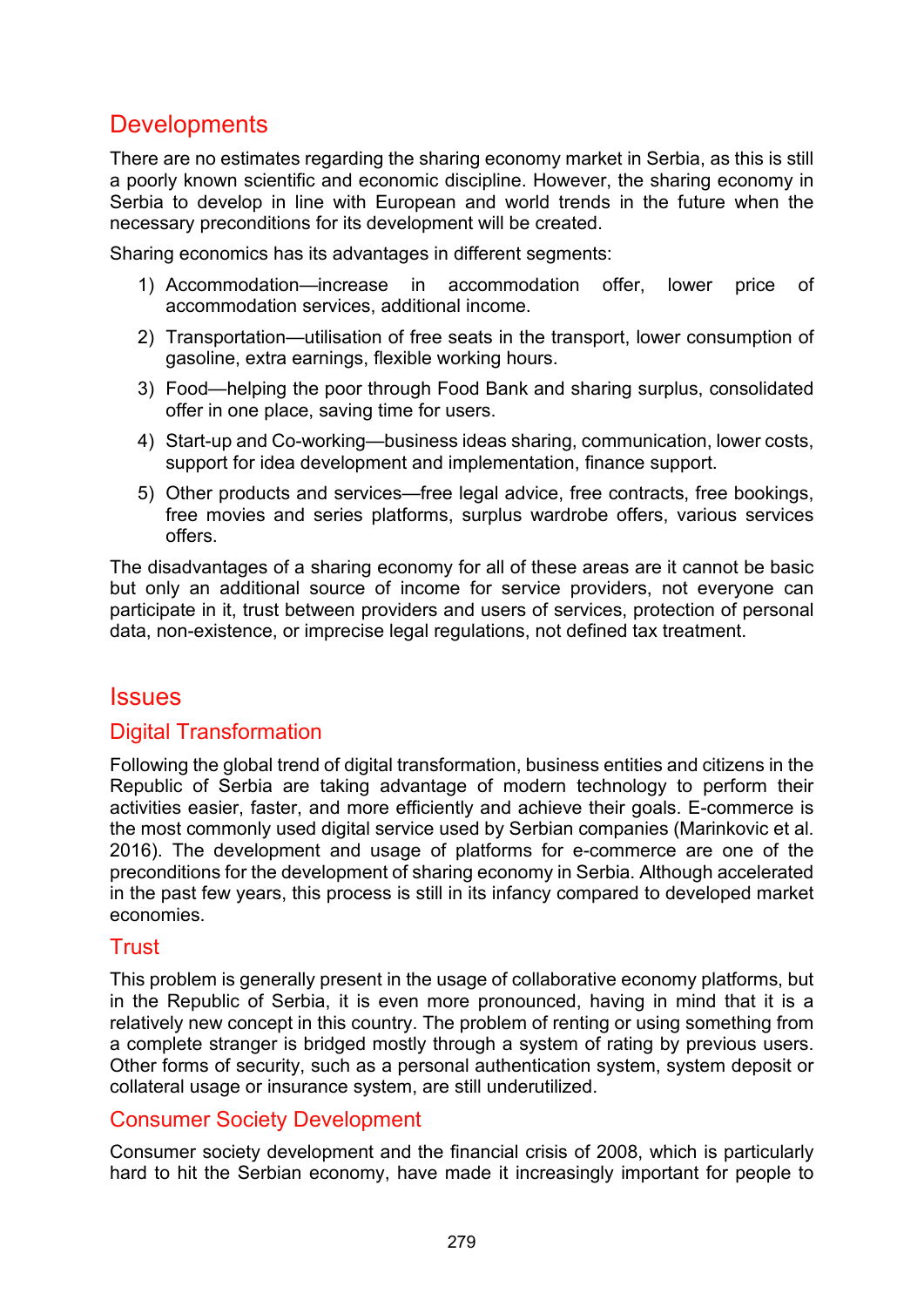achieve significant cost cuts. Low levels of income of citizens and economic entities encourage them to involve in such platforms. Also, with the development of consumer society, they realised that they do not need to buy and poses something that they will use once or periodically.

### Regulatory Framework

In the Republic of Serbia, as well as in most transition countries, the "sharing economy" and the "collaborative economy" are not regulated by laws but by the market; the number of those who advocate its taxation is increasing. The most current example is the recent strike of taxi drivers who demanded to ban the operation of CarGo drivers. To avoid similar problems in the future, legislators need to create a regulatory basis for new services that protect users and service providers but also support innovation.

### Unemployment Problem

Due to limited possibilities for employment, young people are increasingly turning to entrepreneurship and self-employment, and this economic system is certainly a good basis for creating new jobs. At the core of these business models are young people who run most of the system. This is part of the population that has grown up using the Internet and technology, has a different worldview than its ancestors, recognises supply and demand and is able to create a way to connect them more effectively. They have ideas and information on how to do something new and different, connect with people from all over the world and share experiences. Also, a large number of young people are involved in performing business tasks and providing services to companies from all over the world as a freelancer through platforms such as Upwork, Freelance, Hirable, and Gigster.

# Other Major Players

Having in mind that these business models are still not widely used in practice, researched enough in academic institutions in the Republic of Serbia and regulated by specialised institutions, there are only a few actors that promote their usage:

- 1) SHARE Foundation is a non-profit organization founded in 2012 to promote human rights and freedoms on the Internet and promote the positive values of an open and decentralised network, as well as free access to information, knowledge, and technology (www.sharefoundation.info/en).
- 2) The University of Belgrade, Faculty of Transportation, have some research in the area of transportation services sharing (Bojkovic 2018; Polovina and Dinic 2019).
- 3) [Mad Marx Foundation](http://fondacija.madmarx.net/category/istrazivanje-razvoj/) [was launched in 2006 as an autonomous pilot program.](http://fondacija.madmarx.net/category/istrazivanje-razvoj/)  Since 2013, it has been registered [and trademarked, and as a foundation](http://fondacija.madmarx.net/category/istrazivanje-razvoj/)  [registered in 2016, which promotes local development through usage of creative](http://fondacija.madmarx.net/category/istrazivanje-razvoj/)  [and collaborative economy \(https://institut.madmarx.net/category/ekonomija](http://fondacija.madmarx.net/category/istrazivanje-razvoj/)[deljenja\).](http://fondacija.madmarx.net/category/istrazivanje-razvoj/)

# Future Directions of Research

Based on the literature review and the survey carried out in relation to the consumer attitudes in Serbia, it can be concluded that sharing the economy is a business model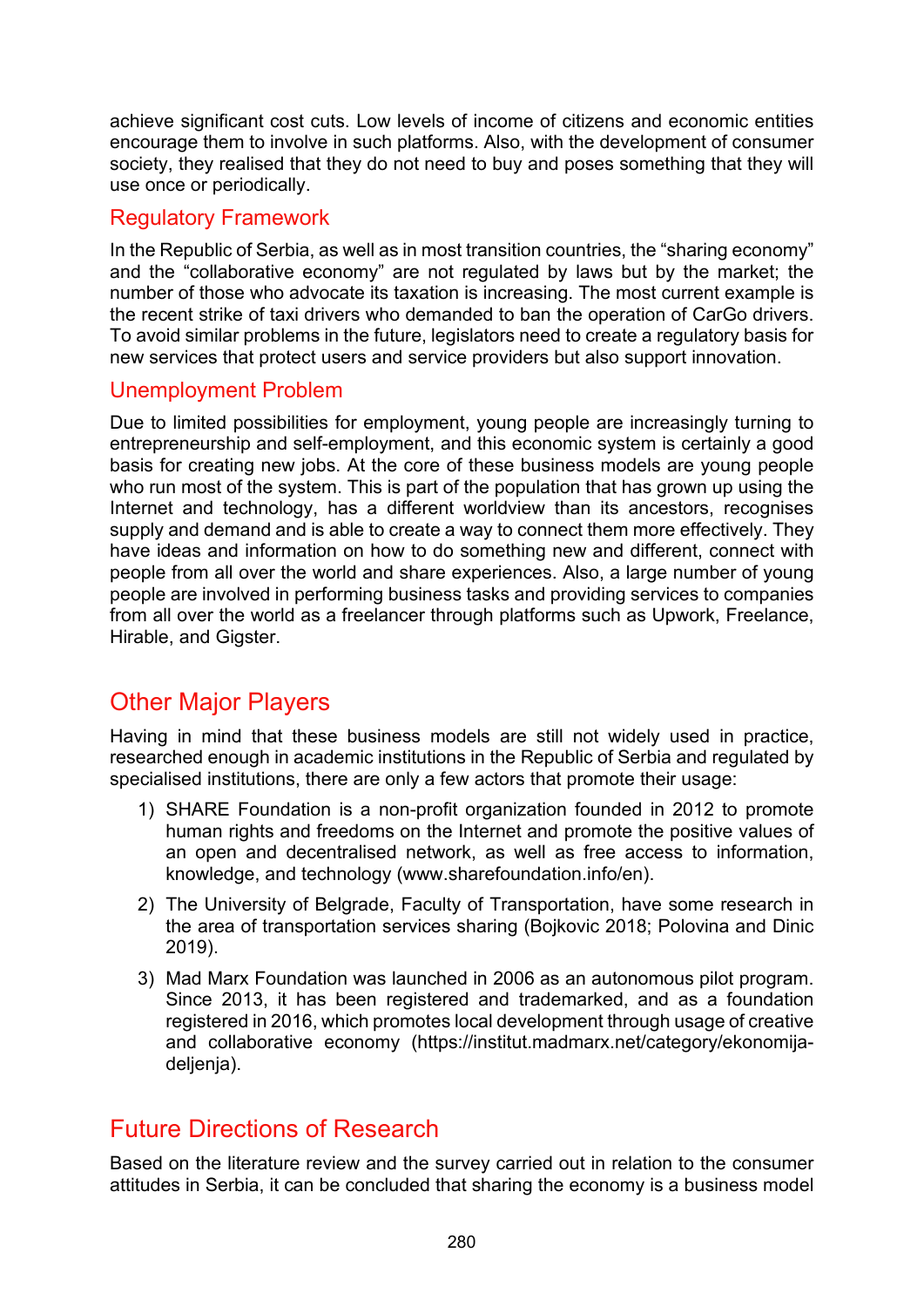that will surely dominate in the future. In the consumer attitudes research presented in this study, it was shown that the largest number of respondents, 40.82% of them, believes that the greatest potential for the development of the sharing economy is in the field of tourism. The evident increase in the importance of sharing economy within tourism poses numerous opportunities to many key stakeholders in Serbia's tourism industry, as well as challenges. On the one hand, it opens up the possibility of attracting tourists of different demographic characteristics and from different markets more easily and more quickly. It opens the possibility for more intensive development of entrepreneurship in the field of tourism, enhances consumer confidence to visit different destinations in a new way and try new products. On the other hand, the biggest problem lies in solving legal regulations, which should enable equal participation of both participants in the sharing economy and participants in the traditional economic model. In addition, hotel managers face the great challenge of coping with the increasing competition induced by the emergence of collaborative platforms and the increasing participation of individuals in rental accommodation in the future. The issue of environmental protection and conservation of natural resources in Serbia is also a segment that needs to be analysed in the future.

Besides, The COVID-19 pandemic is having significant impacts on the sharing economy in most countries in the world. On the one hand, tourism (short-term rentals and urban mobility) is incredibly suffering. On the other hand, e-commerce, social networks, entertainment, communication, and logistics platforms are experiencing an expansion of their business volume and, at the same time, are shaping their production systems. Having this in mind, it will be interesting to explore the influence of the COVID-19 pandemic on tourism and other areas of sharing economy in Serbia.

# **Summary**

Keeping in mind that the sharing economy implies a new economic model of sharing resources (products, services, and labour) using new technologies in order to provide new services, production of goods and distribution, there should be some preconditions to the development of such a way of doing business. The first of them is knowledge about this business model. People in Serbia still do not have a sufficiently developed awareness of the importance and opportunities offered by this type of business. The economy and the population are still not used sufficiently existing platforms for sharing, but also poor working on the development of new ones. Existing platforms are mainly related to food sales, transportation, the establishment of entrepreneurs, accommodation, and the sale of clothing and footwear. Data on sharing economy is still not available, which makes it difficult to adopt and implement the necessary measures for the development of this way of doing business in Serbia. Also, it negatively affects the development of institutions and legislation in this area because decision-makers do not understand the scale and importance of the sharing economy. With the support of new technologies and intuitional and regulatory framework development, this market trend will facilitate the use of information that allows the use of excess capacity of certain products (housing, car, etc.) or services (excess time that can be devoted to various tasks) in the future.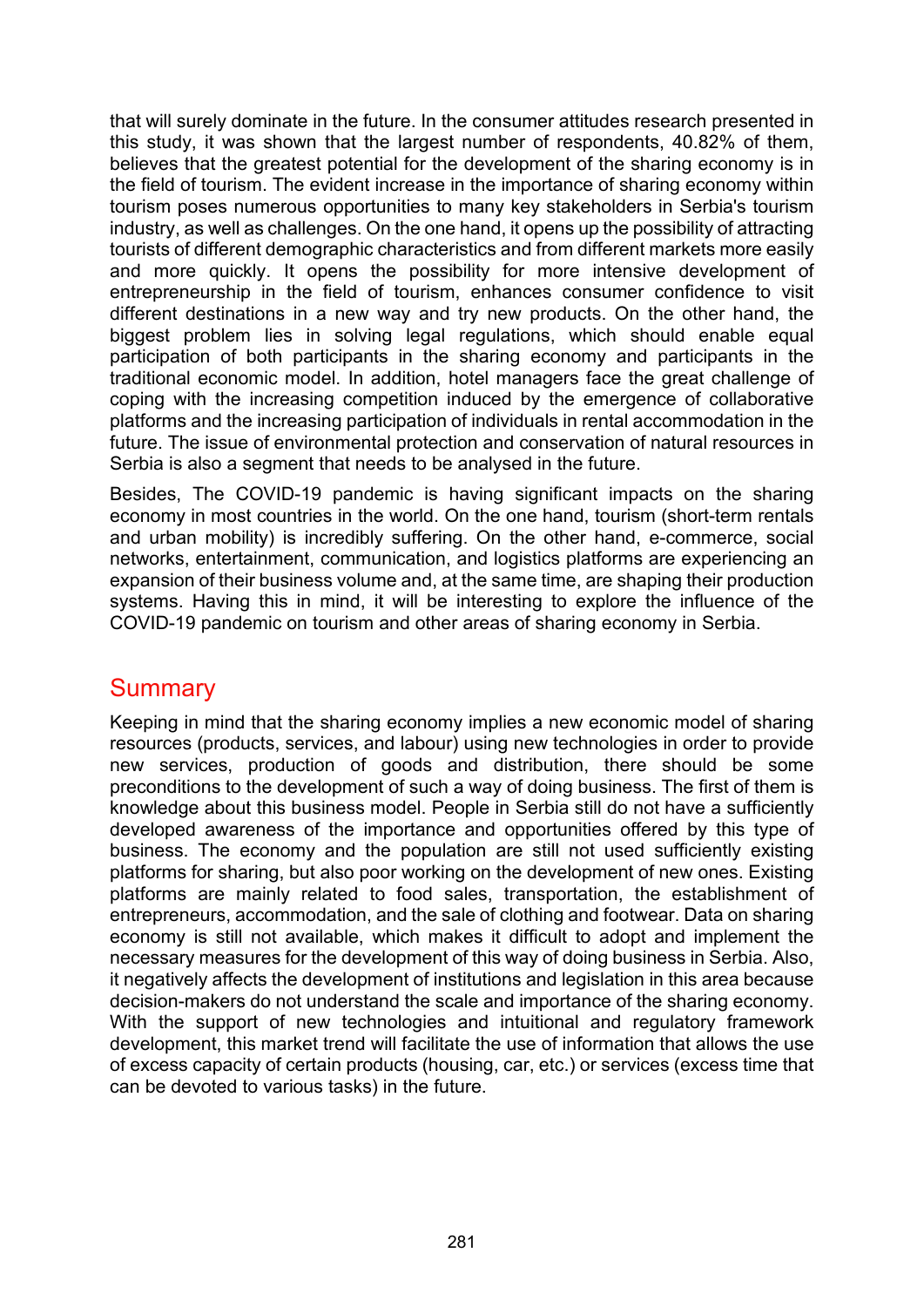# References

- Akbar, Y. H., Tracogna, A. (2018). The sharing economy and the future of the hotel industry: Transaction cost theory and platform economics. *International Journal of Hospitality Management* 71, 91–101.
- Bojkovic, N. (2018). Shared Mobility for Sustainable Urban Development. *International Journal of Transportation Systems* 3, 11–16.
- Brozović, V., Hrastić, F. Meštrović, L., Bilić, H., Naletina, D., Petljak, K. (2019). Ekonomija dijeljenja: poslovni model budućnosti? (The Economics of Sharing: A Business Model of the Future?). *Proceedings of the Faculty of Economics in Zagreb* 17(1), 33–61.
- Frenken, K., Schor, J. (2019). Putting the sharing economy into perspective. In: *A Research Agenda for Sustainable Consumption Governance*. United Kingdom: Edward Elgar Publishing.
- http://marketing-[pr.fon.rs/webroot/uploads/CAR](http://marketing-pr.fon.rs/webroot/uploads/CAR-GO%20Strateski%20marketing%20FINAL%20public.pdf)-[GO%20Strateski%20marketing%20FINAL%20public.pdf](http://marketing-pr.fon.rs/webroot/uploads/CAR-GO%20Strateski%20marketing%20FINAL%20public.pdf) Accessed: 9 November 2019.
- https://institut.madmarx.net/category/ekonomija-deljenja Accessed: 27 May 2020.
- *Labour Law* (*Zakon o radu*) ("Official Gazette of the RS," Nos. 24/2005, 61/2005, 54/2009, 32/2013, 75/2014, 13/2017 decision of CC, 113/2017 and 95/2018).
- *Law on Consumer Protection* (*Zakon o zaštiti potrošača*) ("Official Gazette of the RS," Nos. 62/2014, 6/2016 other law and 44/2018 other law).
- *Law on Hospitality Industry* (*Zakon o ugostiteljstvu*) ("Official Gazette of the RS," No. 17/2019).
- *Law on Transportation of Passengers in the Road Traffic* (*Zakon o prevozuputnika u drumskom saobraćaju*) ("Official Gazette of the RS," Nos. 68/2015, 41/2018, 44/2018 other law, 83/2018 and 31/2019).
- Marinkovic, S., Gatalica, B., Rakicevic, J. (2016). *New technologies in commerce and sharing economy*. Toulon-Verona Conference" Excellence in Services," September 5–6, Huelva (Spain), 287–298.
- Polovina, N., and Dinic, T. (2019). *Sustainable mobility terminology: towards unification and standardisation*. 11th Research/Expert Conference with International Participations "Quality 2019", Neum, B&H, June 14–16, 2019, 427–433.
- PwC (2015). *The Sharing Economy Consumer Intelligence Series*, [www.pwc.fr/fr/assets/files/pdf/2015/05/pwc\\_etude\\_sharing\\_economy.pdf](https://www.pwc.fr/fr/assets/files/pdf/2015/05/pwc_etude_sharing_economy.pdf) Accessed: 09 November 2019.
- Sundararajan, A. (2014). *Peer-to-peer businesses and the sharing (collaborative) economy: Overview, economic effects and regulatory issues*. Written testimony for the hearing titled The Power of Connection: Peer-to-Peer Businesses. https://republicans-[smallbusiness.house.gov/uploadedfiles/1](https://republicans-smallbusiness.house.gov/uploadedfiles/1-15-2014_revised_sundararajan_testimony.pdf)-15- 2014 revised sundararajan testimony.pdf Accessed: 27 May 2020.
- *Timbro Sharing Economy Index*. [https://timbro.se/allmant/timbro](https://timbro.se/allmant/timbro-sharing-economy-index/)-sharing-economy[index/](https://timbro.se/allmant/timbro-sharing-economy-index/)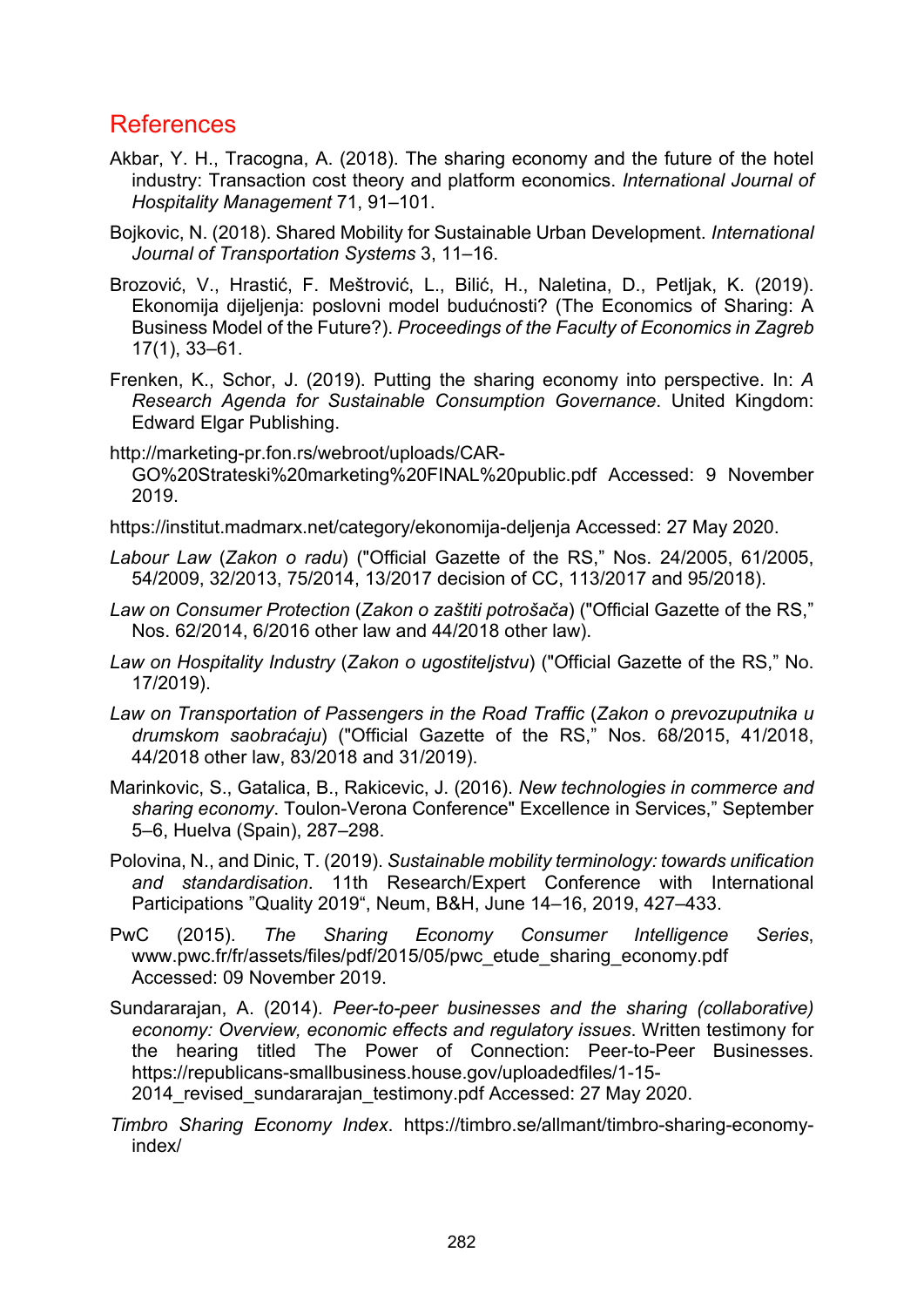- [www.foresighter.rs/clanci/business/120](https://www.foresighter.rs/clanci/business/120-savremeni-ekonomski-model-sharing-ekonomija)-savremeni-ekonomski-model-sharing[ekonomija](https://www.foresighter.rs/clanci/business/120-savremeni-ekonomski-model-sharing-ekonomija) Accessed: 23 November 2019.
- www.seebtm.com/ekonomi[ja-deljenja-koncept-ideje-za-primenu-u-organizaciji](https://www.seebtm.com/ekonomija-deljenja-koncept-ideje-za-primenu-u-organizaciji-dogadaja/)[dogadaja/](https://www.seebtm.com/ekonomija-deljenja-koncept-ideje-za-primenu-u-organizaciji-dogadaja/) Accessed: 09 November 2019.

www.sharefoundation.info/en/ Accessed: 27 May 2020.

- Zervas, G., Proserpio, D., Byers, J. W. (2014). *The rise of the sharing economy: Estimating the impact of Airbnb on the hotel industry*. Working paper. Boston: Boston University.
- Živanović, P., Tica, S. Bajčetić, S. Nađ, A. (2018). *Deljena mobilnost.transportna Usluga ili digitalna platforma?* (*Shared mobility: transport service or digital platform?*). XXXVI Symposium on new technology in postal and telecommunications traffic. PosTel 2018, Belgrade, December 4–5th. [http://postel.sf.bg.ac.rs/simpozijumi/POSTEL2018/RADOVI%20PDF/Telekomunik](http://postel.sf.bg.ac.rs/simpozijumi/POSTEL2018/RADOVI%20PDF/Telekomunikacioni%20saobracaj,%20mreze%20i%20servisi/8.ZivanovicTicaBajceticNadj.pdf) [acioni%20saobracaj,%20mreze%20i%20servisi/8.ZivanovicTicaBajceticNadj.pdf](http://postel.sf.bg.ac.rs/simpozijumi/POSTEL2018/RADOVI%20PDF/Telekomunikacioni%20saobracaj,%20mreze%20i%20servisi/8.ZivanovicTicaBajceticNadj.pdf) Accessed: 09 November 2019.

# Suggested Readings

- Barbu, C.M., Florea, D.L, Ogarcă, R.F. and Barbu, M.C.R., (2018). From Ownership to Access: How the Sharing Economy is Changing the Consumer Behavior. *Amfiteatru Economic* 20(48), 373–387.
- Hamari, J., Sjöklint, M., Ukkonen, A., (2015). The Sharing Economy: Why People Participate in Collaborative Consumption. *Journal of the Association for Information Science and Technology* 67(9), 2047–2059.
- OECD (2016). *Policies for the tourism sharing economy, in OECD Tourism Trends and Policies 2016*, OECD Publishing, Paris.
- OECD (2019). *The Sharing and Gig Economy: Effective Taxation of Platform Sellers: Forum on Tax Administration*, OECD Publishing, Paris.
- Onete, C.B., Pleșea, D. and Budz, S., (2018). Sharing Economy: Challenges and Opportunities in Tourism. *Amfiteatru Economic* 20 (Special No. 12), 998–1015.
- Stiubea, E. (2018). New Tendencies in Tourism: The Sharing Economy*. Proceedings of the 9th International Conference of Doctoral Students and Young Researchers*, 6(1), 239–242.
- Treapăt, L.M., Gheorghiu, A. and Ochkovskaya, M., (2018). A Synthesis of the Sharing Economy in Romania and Russia. In: E.M. Vătămănescu, F. Pânzaru, ed. 2018. *Knowledge Management in the Sharing Economy*. Cham: Springer, Cham. Ch. 4.

# Relevant Websites

- Wallenstein, J., Shelat, U. (2017). *BCG, Hopping Aboard the Sharing Economy*, www.bcg.com/publications/2017/strategy[-accelerating-growth-consumer-products](https://www.bcg.com/publications/2017/strategy-accelerating-growth-consumer-products-hopping-aboard-sharing-economy.aspx)hopping-aboard-sharing-[economy.aspx](https://www.bcg.com/publications/2017/strategy-accelerating-growth-consumer-products-hopping-aboard-sharing-economy.aspx)
- [http://documents.worldbank.org/curated/en/161471537537641836/pdf/130054](http://documents.worldbank.org/curated/en/161471537537641836/pdf/130054-REVISED-Tourism-and-the-Sharing-Economy-PDF.pdf) REVISED[-Tourism-and-the-Sharing-Economy-](http://documents.worldbank.org/curated/en/161471537537641836/pdf/130054-REVISED-Tourism-and-the-Sharing-Economy-PDF.pdf)PDF.pdf